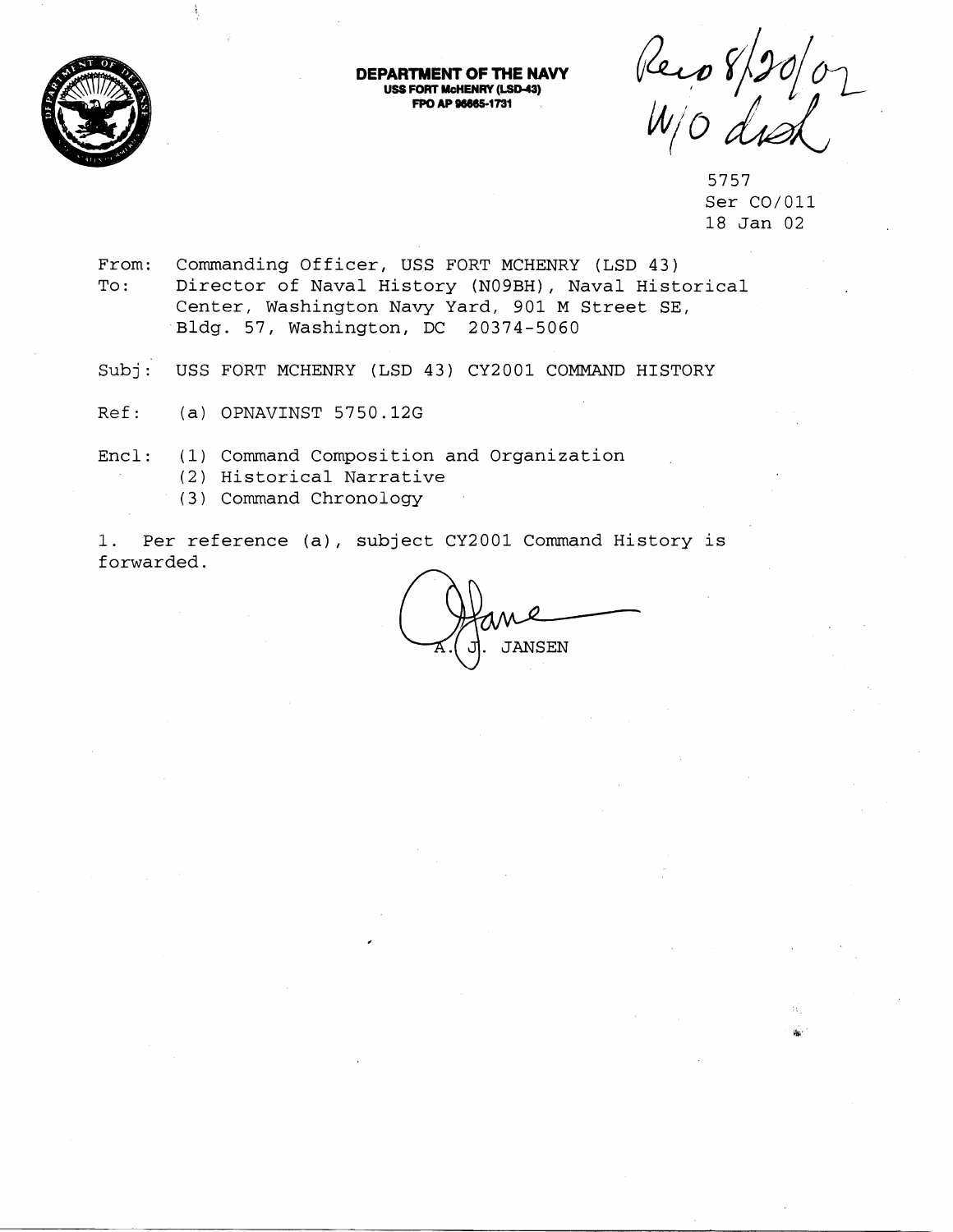## **COMMAND COMPOSITION AND ORGANIZATION**

1. MISSION: USS FORT MCHENRY's mission is to transport United States Marines with their combat equipment to designated areas around the world and to launch and support assault landing craft [Landing Craft, Air Cushion (LCAC); Landing Craft Unit (LCU); Amphibious Assault Vehicle (AAV)] and helicopters during amphibious operations against a hostile shore.

USS FORT MCHENRY accomplishes her mission through the use of a well deck and flight deck. After leaving FORT MCHENRY, helicopters and landing craft are directed toward the shore by FORT MCHENRY's Combat Information Center.

| ORGANIZATION AND STRUCTURE: COMNAVSURFPAC SAN DIEGO, CA |
|---------------------------------------------------------|
| COMPHIBGRU ONE                                          |
| COMPHIBRON ELEVEN                                       |
| USS FORT MCHENRY                                        |
|                                                         |

COMMANDING OFFICER: Commander Adrian J. Jansen, USN

 $Enc1 (1)$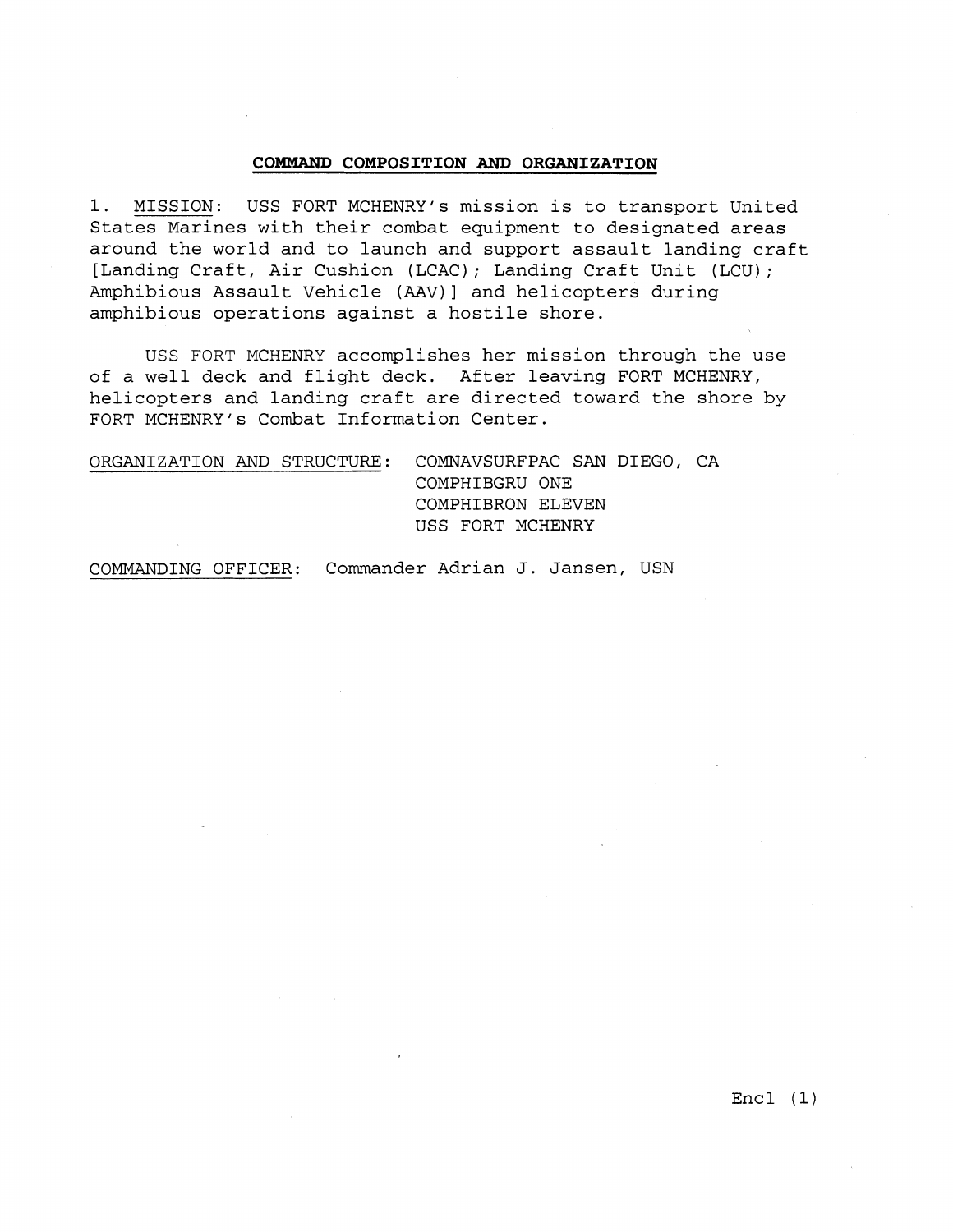## **HISTORICAL NARRATIVE FOR CY2001**

- 01 Jan 07 Jan FORT MCHENRY's is in the midst of a stand-down period for the holiday season.
- 08 Jan 11 Jan FORT MCHENRY is enroute to Okinawa, Japan. During the transit, the ship conducts drills: loss of gyro, precision anchorage and swept channel
- 11 Jan 14 Jan The ship conducts a troop onload before sailing to Hong Kong for a port visit. The track to Hong Kong is through the Taiwan Strait.
- 15 Jan 19 Jan FORT MCHENRY is anchored in Victoria Harbor, Hong Kong. The crew enjoys liberty in Hong Kong. Some sailors also participate in a Community Relation Project at a local school.
- 20 Jan 25 Jan The ship transits the Taiwan Strait while enroute to Yokosuka, Japan. During the transit, FORT MCHENRY conducts Night-Optic live fire, CIWS PACFIRE and USMC NEO Scenario.
- 26 Jan 11 Feb FORT MCHENRY visits Yokosuka, Japan, for school and training periods. While in Yokosuka, Vice Admiral Metzger, COMSEVENTHFLT, and the Commanding Officer of METOC visit the ship.
- 12 Feb 15 Feb FORT MCHENRY returns to Sasebo, Japan.
- 16 Feb FORT MCHENRY begins Ship's Restricted Availability (SRA), which is scheduled to last until June  $5<sup>th</sup>$ . The process includes the installation of new systems such as SSDS and RAM.

 $Enc1$  (2)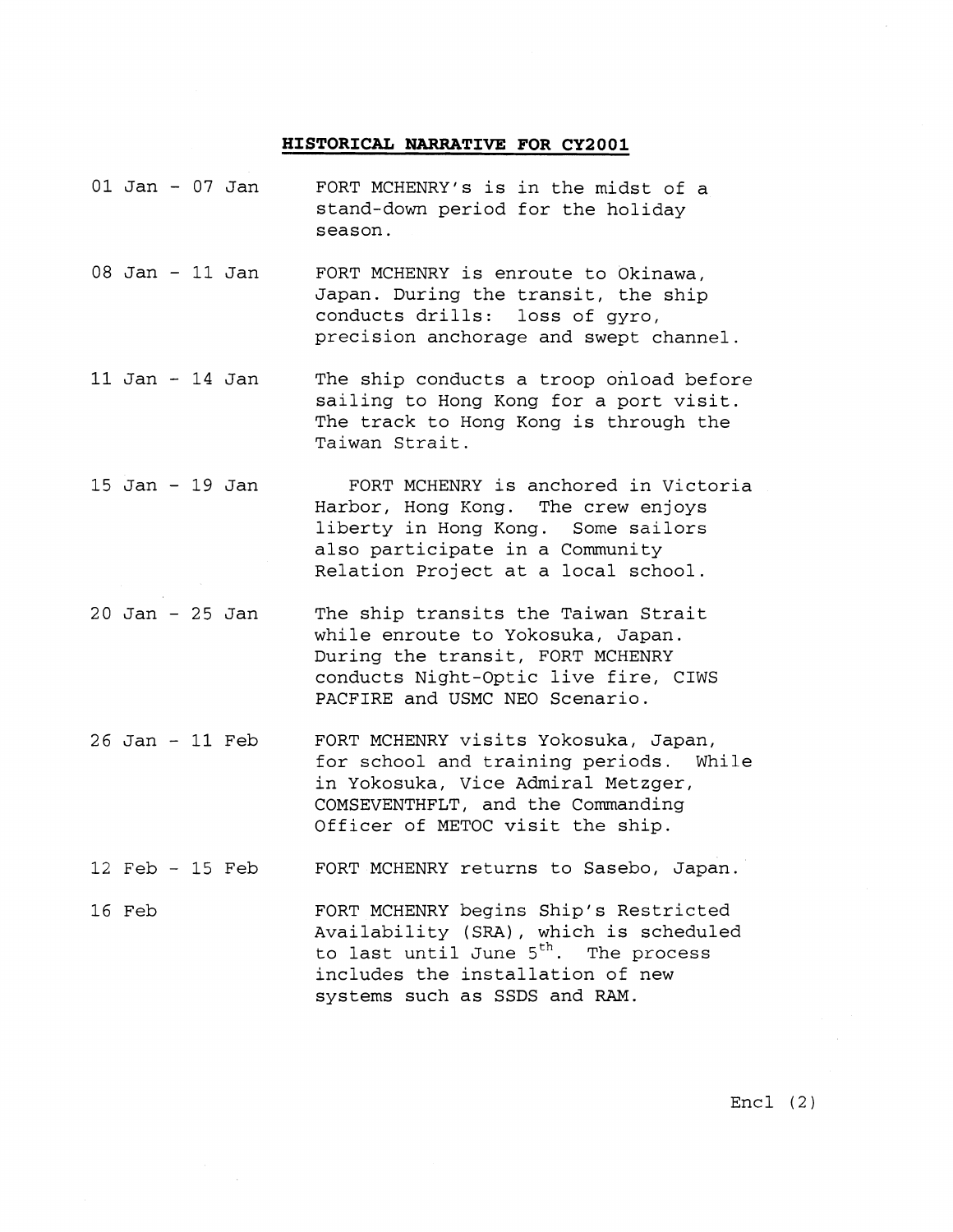- 16 Feb 23 Feb Personnel, stores and fuel are moved from the ship. The crew and stores are moved onto the berthing barge. In addition, FORT MCHENRY is moved from Akasaki Pier to Pier India 1, where the ship is moored until the completion of SRA.
- 20 Feb 21 Feb 20 Japanese National Police officers, 10 personnel from the Japanese Joint Staff and 9 USFJ officers visit and tour the ship.
- 23 Feb 28 Feb FORT MCHENRY crew closes out February by opening up the galley on the berthing barges. Additionally, the ship begins the RAM and SSDS installation.
- 01 Mar 31 Mar The ship continues its SRA. Meanwhile, it is tax season and the crew receives some help from base legal. The advancement cycle for this fiscal year starts with the E-5s, E-4s and E-3s taking their respective advancement exams. In addition to the SRA, a hydrographic survey is being conducted on India Basin.

01 Apr - 30 Apr April is another full month for FORT MCHENRY. During this month, the Ship receives new equipment, including: RAM, SSDS, INMARSAT B Dual, SRC-57(V), DWTS and TAC VTC ( Intra ARG) . The ship, also, under goes an IFF SIF alteration. A postal audit is completed, with a score of "Excellent". As for engineering, a successful diesel inspection is conducted on #1 and #4 SSDGs. Besides the usual shipboard workload, the crew is visited by Rear Admiral Schultz, Commander, Amphibious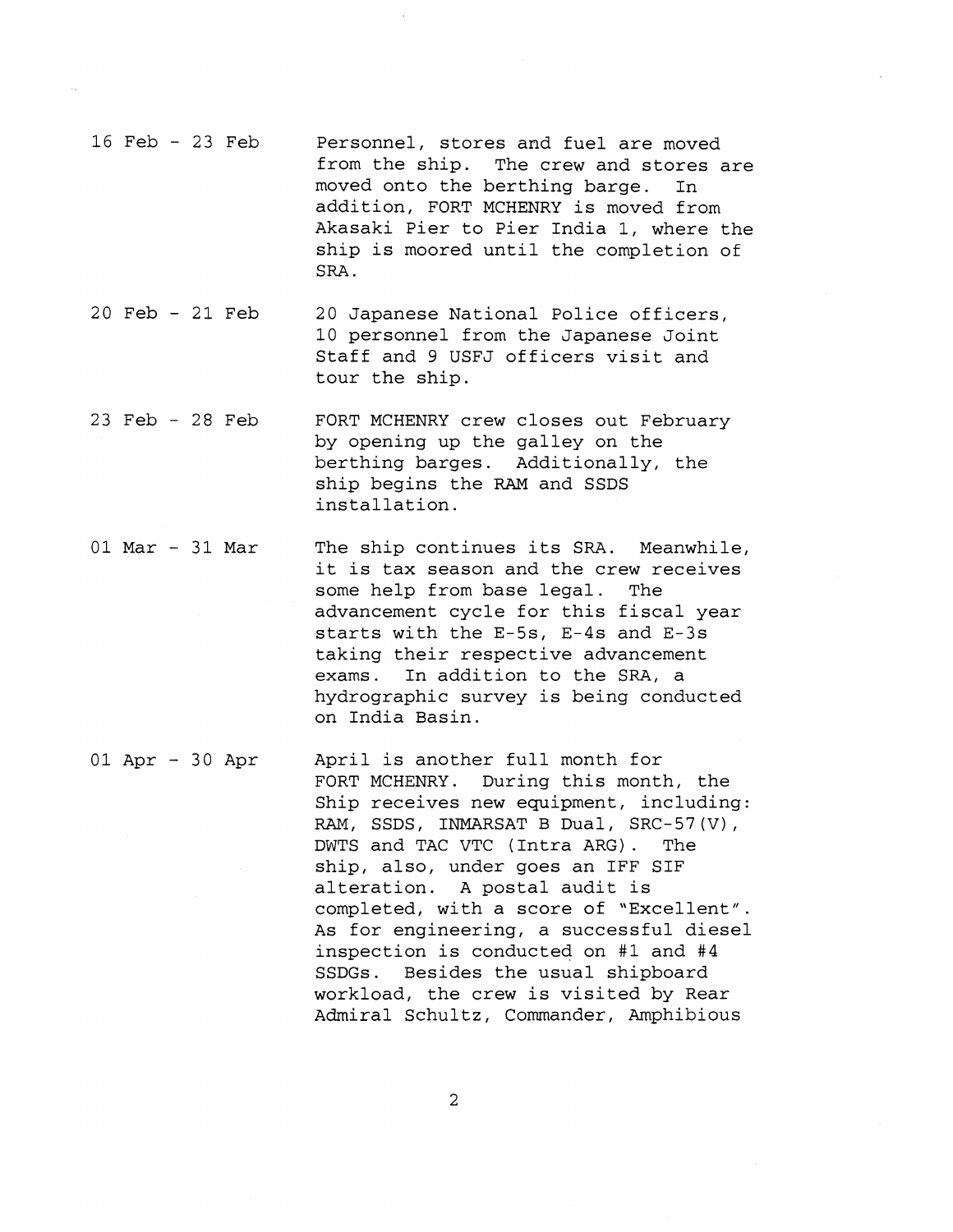Force, SEVENTH Fleet. In addition to their hard work, the crew has a chance to relax by attending the US0 Gala Salute and a volunteer picnic. Finally, FORT MCHENRY closes out April By preparing for the upcoming training cycle and hosting an ATG Pre-training Visit.

01 May - 31 May The ship and crew continue with the SRA. However, shipboard evolutions have ihtensified as the ship prepares itself for the next training cycle which is scheduled to begin in June. FORT MCHENRY is winding down her SRA by completing many of its installations, including the complete installation and testing of RAM and SSDS. In engineering, all main space projects are completed, and the spaces are turned back over to the ship. The ship upgrades its TAC-VTC/USMC LAN system and installs the Turboprep system. Sailors prepare themselves for the upcoming cycle by participating in General Quarter drills. AVCERT is successfully completed. During a surprise audit, Disbursing receives a score of "Outstanding". The Habitation Team completes renovations to Female and M-Div berthing spaces. Life is returning to normal as the crew moves back onboard the ship. Finally, the ship starts the process of completing the SRA period by conducting fuel oil, lube oil, JP5, stores and mattresses onload.

01 Jun - 18 Jun FORT MCHENRY completes SRA and returns to sea. To test her seaworthiness, the ship gets underway for sea trials. During the sea trials, FORT MCHENRY

 $\overline{3}$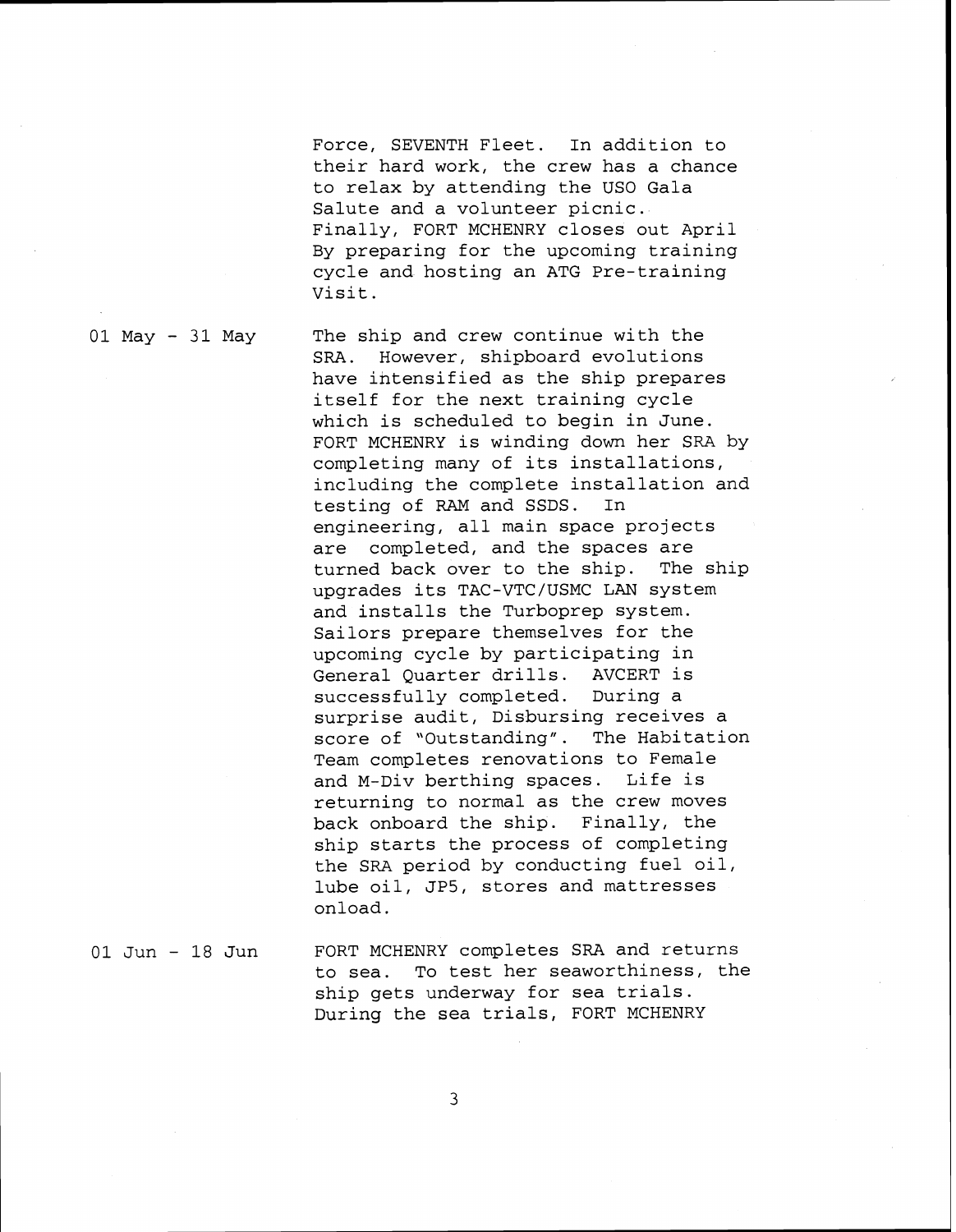conducts many drills and tests her new systems. Some of the systems being tested are NIXIE, CMWD, RAM and SSDS. The ship conducts an ammunition onload and wet well operations. The Navy Food Management Team (NFMT) provides training for S-2 Division.

- 19 Jun 24 Jun After a short upkeep period in Sasebo, FORT MCHENRY gets underway again. The ship conducts PACFIREs of its weapons, engineering drills, flight operations and a compass swing check.
- 24 Jun 23 Jul During this upkeep period, the ship conducts many drills in preparation for CART 11. Also, FORT MCHENRY sailors take part in the Navy-wide PRT. Many members of the crew participate in the Career Decision Fair. FORT MCHENRY's sailors relax from their rigorous work routine by going to a ship's picnic and "Burgers and Bowling", sponsored by MWR .
- 24 Jun 26 Jul The ship gets underway for one last rehearsal prior to CART 11.
- 27 Jul Commander in Chief, Pacific Fleet, Admiral Fargo and Fleet Master Chief Rodriguez visits Sasebo. Admiral Fargo holds an all-hands call at the CFAS gym. Fleet Master Chief Rodriguez visits FORT MCHENRY and then holds a CPO call at the Showboat Theater.
- 27 Jul 02 Aug FORT MCHENRY is inport preparing for the upcoming Command Assessment and Readiness Test I1 (CART 11) .
- 02 Aug Command Master Chiefs of FORT MCHENRY and JDS SAWAKAZE visit each other's ships.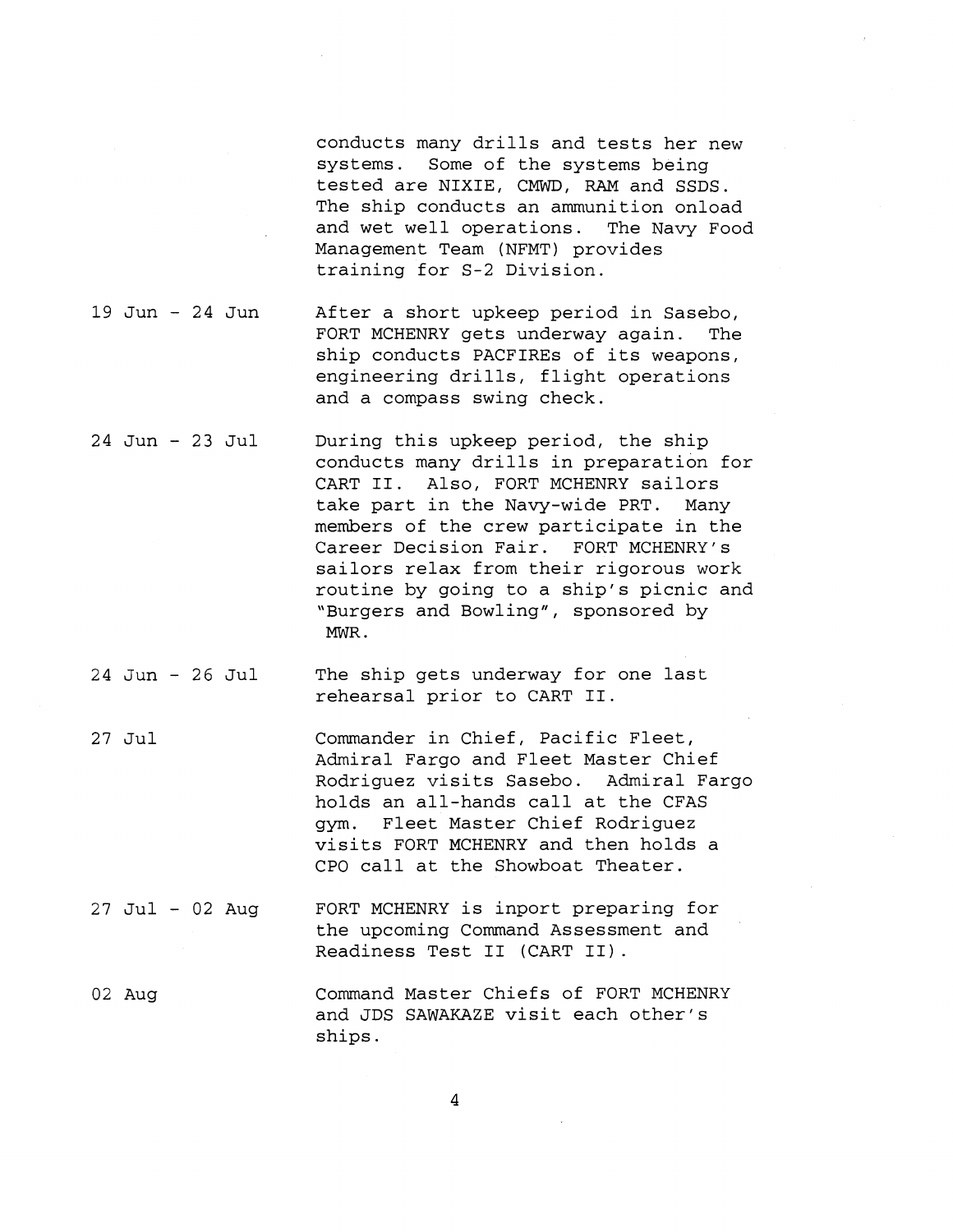- 03 Aug FORT MCHENRY conducts Replenishment-at-Sea with USNS RAPPAHANNOCK.
- 03 Aug 05 Aug FORT MCHENRY gets underway enroute to Okinawa for the Landing Craft, Air Cushioned (LCAC) swap and CART 11. Four LCACs are exchanged between FORT MCHENRY and RUSHMORE. While underway, the crew uses the time to perform: General Quarters, Man Overboard Drills, Chemical, Biological, Radiological Defense Drills (CBR-D) and Navigational Drills.
- 05 Aug 06 Aug FORT MCHENRY is inport at White Beach, Okinawa. The crew continues CART I1 preparations, while awaiting the arrival of ATG.
- 06 Aug Commander, Amphibious Forces, SEVENTH Fleet visits FORT MCHENRY to present The Silver ESWS Pennant to the crew.
- 07 Aug 11 Aug CART I1 begins with the arrival of ATG. The second phase of the training cycle begins with the inspection of publications, training plans and the crew's knowledge of their responsibilities. Due to extenuating circumstances, FORT MCHENRY was unable to complete CART 11. However, the ship did manage to complete many of its required drills and evolutions, as well as LTT-L and a thorough review of S-1, S-2 and S-3 operations.
- 10 Aug FORT MCHENRY is enroute to Sasebo.
- 11 Aug 20 Aug FORT MCHENRY is in Sasebo, training and preparing for CART I1 and TSTA A.
- 13 Aug Safety Survey is conducted on FORT MCHENRY.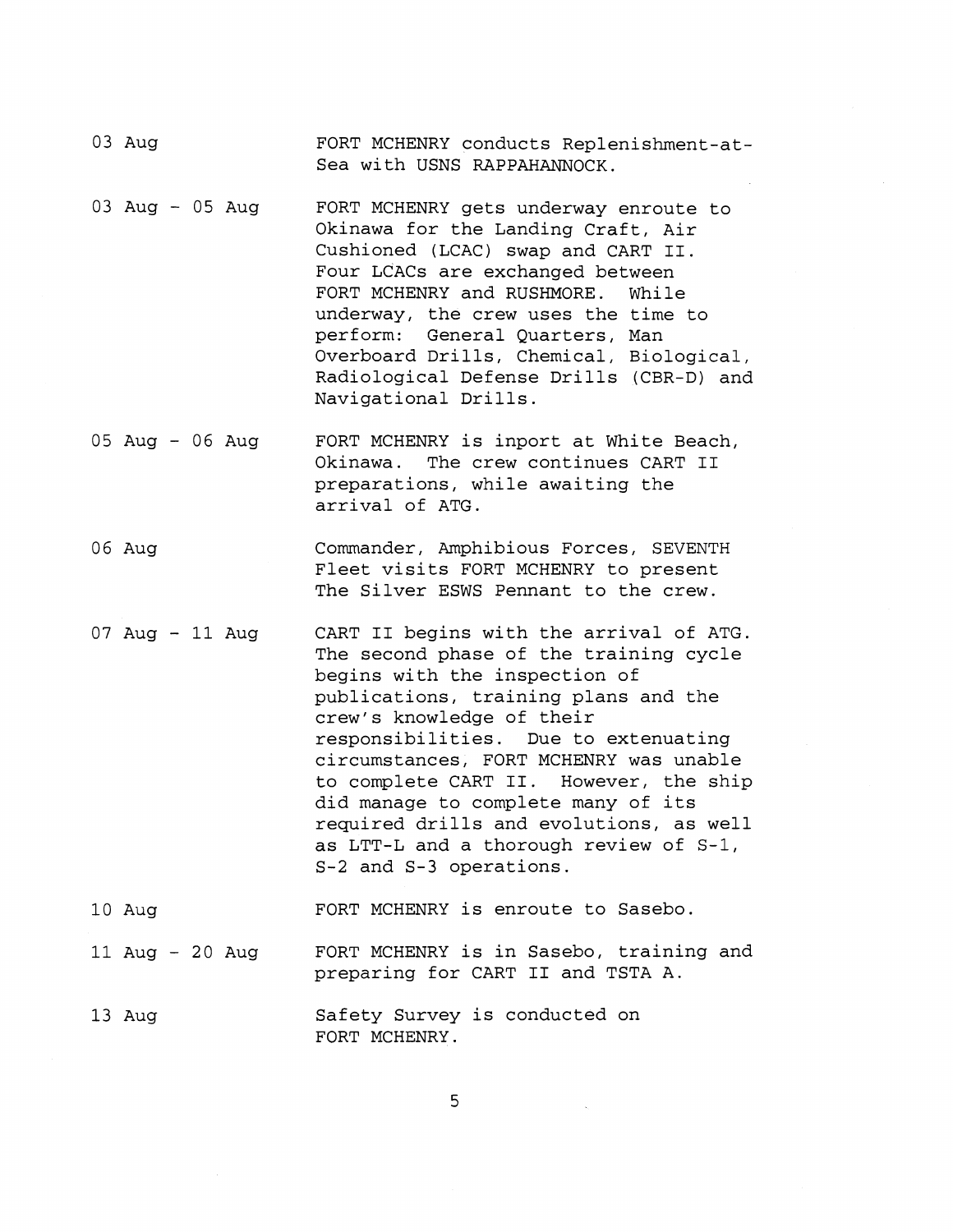13 Aug - 24 Aug Diesel inspection successfully completed on #3 SSDG and 2B MPDE.

- 15 Aug FORT MCHENRY is visited by the members of JDS ISOYUKI's wardroom. Additionally, the ship receives visitors from the U. S. Navy Reserve Public Affairs team. Their job is to take pictures and interview crewmembers for news release during the holiday season.
- 18 Aug FORT MCHENRY is underway for typhoon evasion. The ship is heading for a Modified Location (MODLOC) . Before leaving for the MODLOC, FORT MCHENRY picks up two LCUs. On these LCUs are members of ATG along with a few crewmembers who were unable to get back to the ship prior to the sortie.

20 Aug - 23 Aug FORT MCHENRY conducts CART I1 and TSTA A in the vicinity of MODLOC area. The crew conducts drills such as: Navigation Drills, Engineering Drills, Man-Overboard Drills, an ASUW Scenario, CBDR Drills and Loss of Steering Drills. In addition, she conducts a CIWS PACFIRE, Chaff exercise and the firing of her 50-cal and 25mm gun mounts.

24 Aug - 27 Aug The ship arrives in Kagoshima, Japan, for a port visit. FORT MCHENRY is escorted into port by ships from the Japanese Coast Guard. The crew manthe-rails as the ship enters port. During her stay in Kagoshima, the ship hosts a reception for Japanese dignitaries, conducts tours for media personnel and an estimated 7,000 Japanese visitors. Additionally, the crew has the chance to enjoy liberty

 $6\,$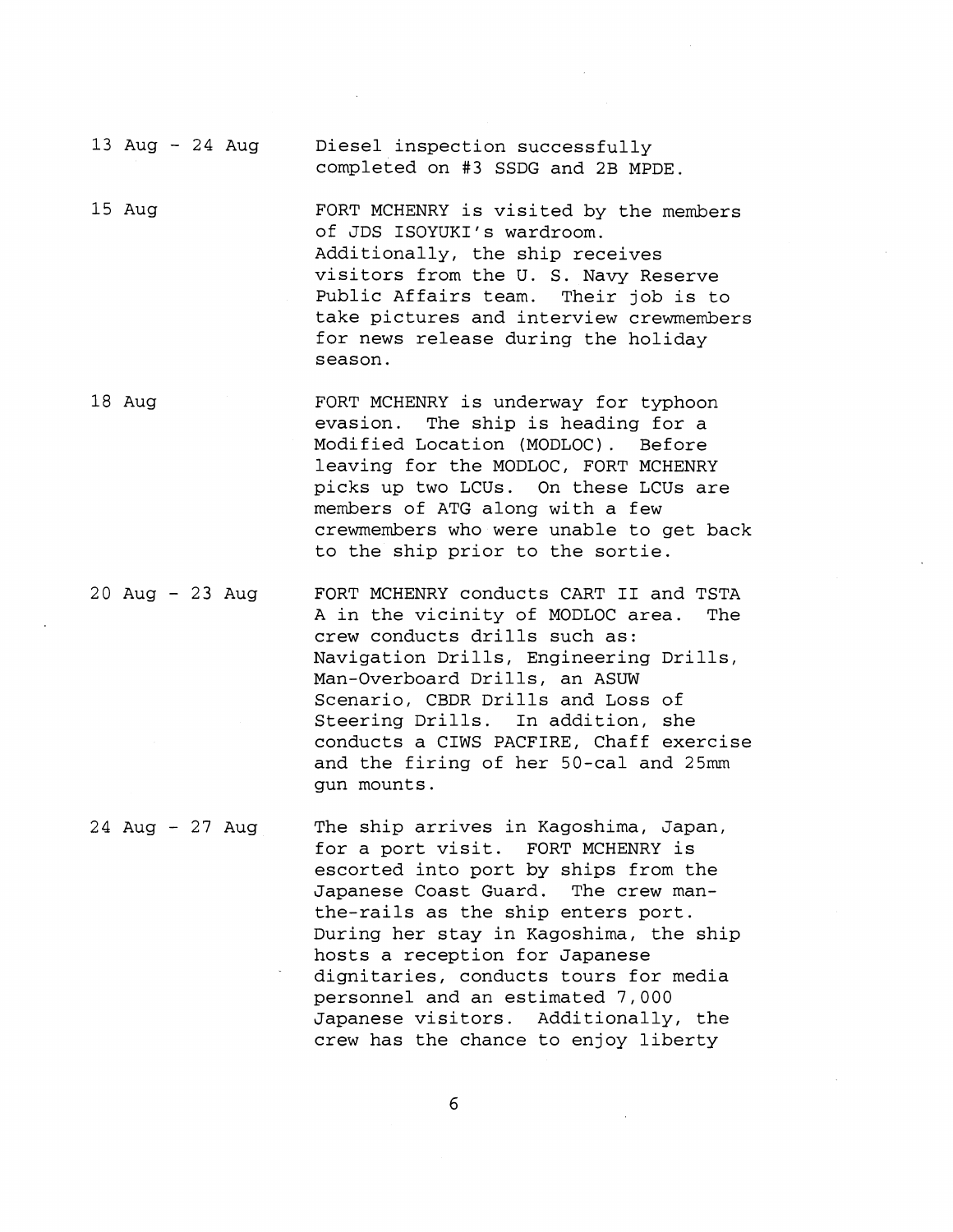and participate in a Community Relation Project at a Catholic Orphanage.

28 Aug FORT MCHENRY is enroute to Sasebo.

29 Aug - 23 Sep FORT MCHENRY is inport for a repair period. The ship is also preparing for TSTA B and a two-month underway period.

- 07 Sep Award ceremony is held in the Turntable. In addition, the ship is visited by Commander in Chief, Pacific Fleet Surgeon.
- 12 Sep

All hands are recalled to FORT MCHENRY for THREATCON D, DEFCON IV. The reason for the recall is the terrorist attacks in New York, Washington D. C. and Pennsylvania. THREATCON D is set throughout the entire base.

14 Sep

THREATCON level on the ship and base is reduced to THREATON C. Crewmembers are allowed to leave the ship and remove their vehicles from base. However, they are not to consider themselves 'on liberty', and are only allowed to go straight from the ship to their residence. Curfew is set for 2200 and Sasebo City venues are off limits for sailors.

24 Sep - 29 Sep FORT MCHENRY is underway for the Combat System's Operational Demonstration. During this underway period, the ship conducts P-3 DTEs, engineering drills, CIWS PACFIREs, NIXIE and LCAC operations. Upon return to port, FORT MCHENRY commences onload of Rolling Airframe Missiles.

 $\overline{7}$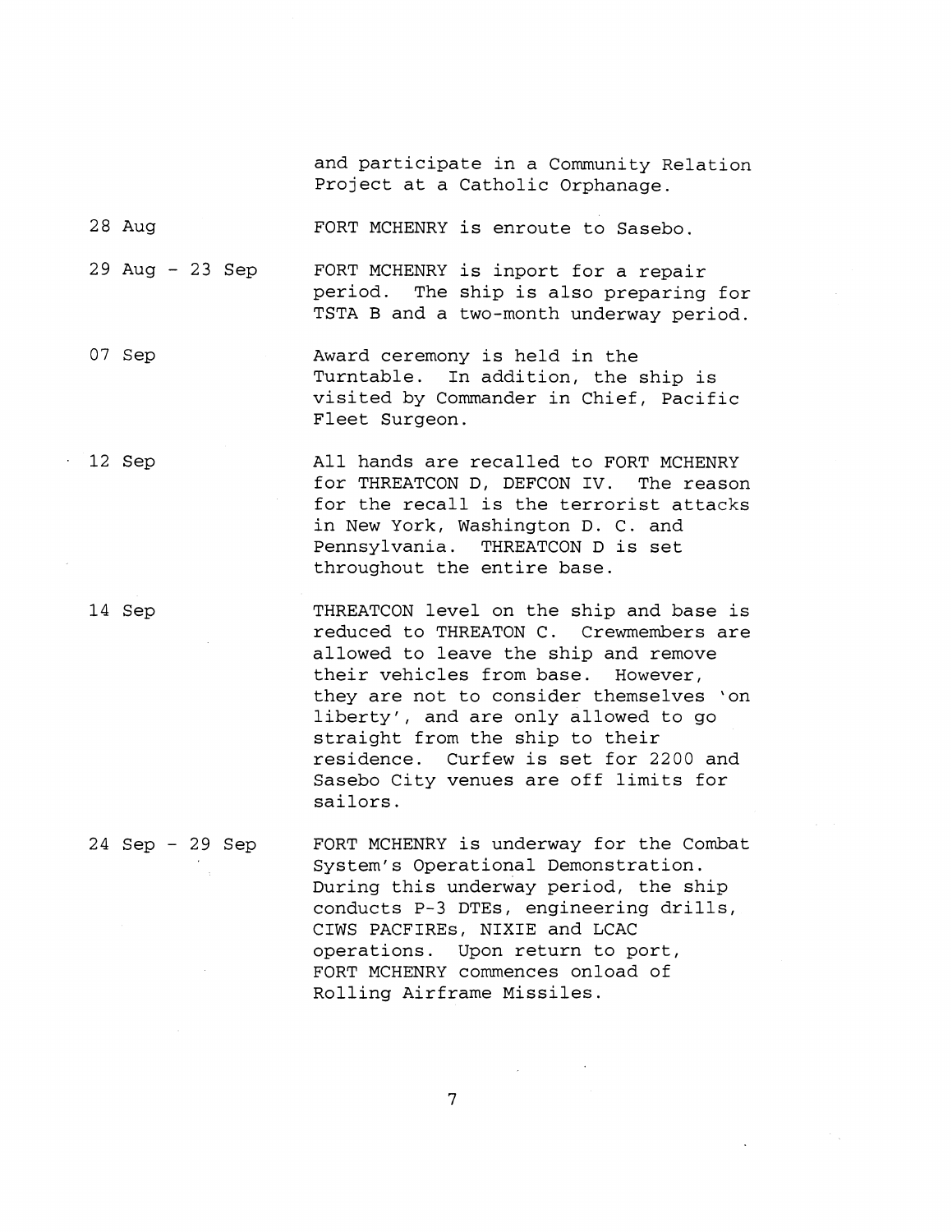- 30 Sep 01 Oct This is a short upkeep period in Sasebo, Japan, prior to TSTA B, Blue/Green SOCEX and a two-month deployment period.
- 02 Oct 05 Oct While enroute to Okinawa, Japan, FORT MCHENRY conducts many TSTA B scenarios, including those for Battle Messing.
- 05 Oct 07 Oct FORT MCHENRY commences onload of Marine supplies and equipment.
- 08 Oct 23 Oct While conducting the SOE for Blue/Green SOCEX, the ships of the ESSEX Amphibious Ready Group are recalled back to White Beach. When FORT MCHENRY and the ARG return to sea, the ships are sent toward Indonesia and the island of Timor. During the transit, all three ships have to navigate around Typhoon Hayan. Prior to beginning the East Timor Humanitarian Aid mission, the ARG arrives in Darwin, Australia, for a little rest and relaxation.
- 23 Oct 26 Oct FORT MCHENRY sailors have the chance to relax in Darwin.
- 27 Oct 02 Nov The ship participates in USGET's East Timor Humanitarian Aid operations. FORT MCHENRY sailors and marines help to rebuild buildings, schools, recreation centers and water purification equipment in Suai, East Timor. Additionally, the ship's doctors provide medical and dental assistance to the East Timorese population. While sailing close to East Timor, FORT MCHENRY participates in **P-3** DTE and SSC drills. The Commanding Officer hosts 2 VIP luncheons, visitors consisted of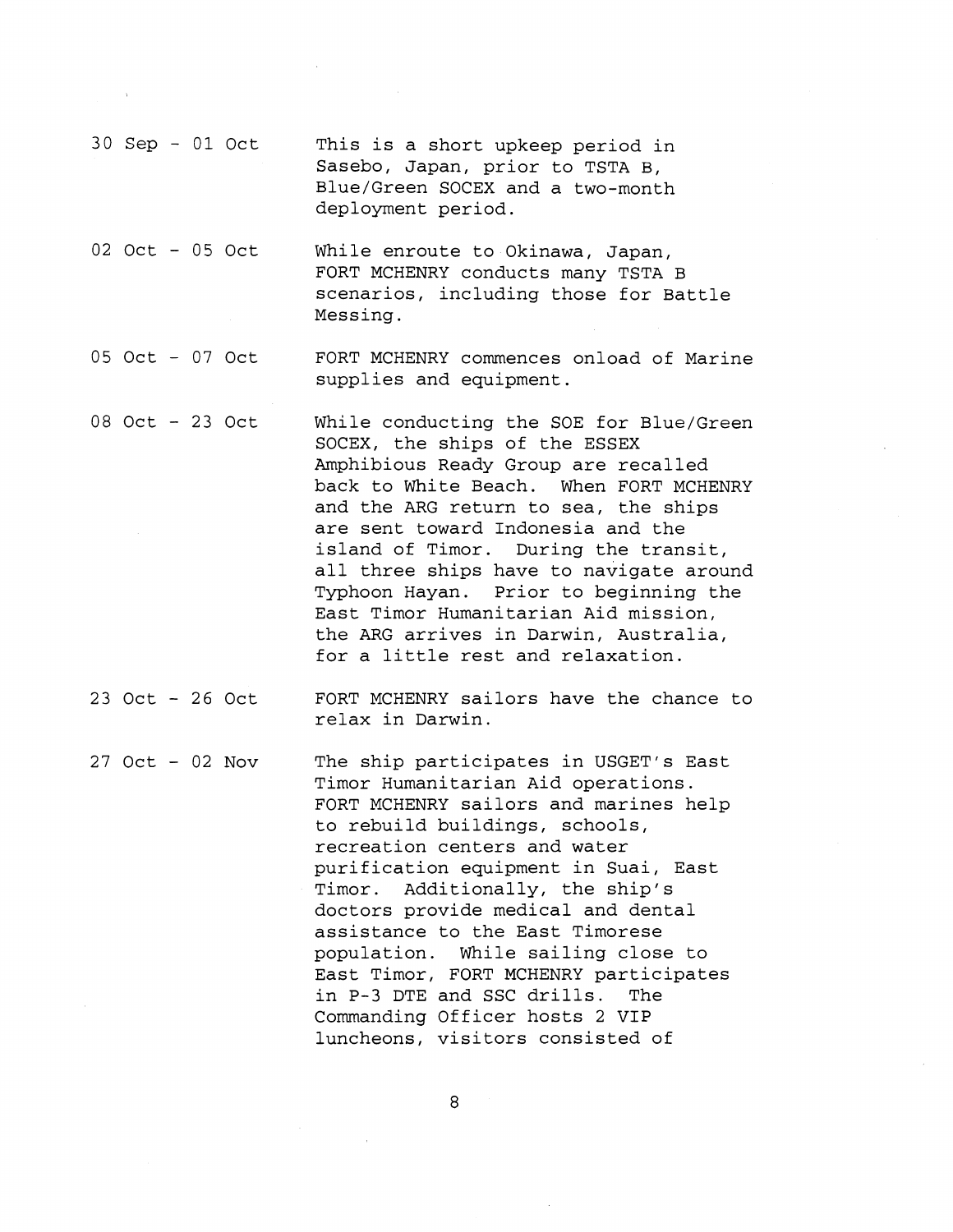several United Nations members as well as local officials from the Covalima District of East Timor.

- 03 Nov 06 Nov FORT MCHENRY returns to Darwin with USS ESSEX. Once again, the crew has the chance to relax and to enjoy their time in Darwin.
- 06 Nov 08 Nov FORT MCHENRY returns to Suai, East Timor to began the second-half of the USGET'S East Timor Humanitarian Aid. While enroute back to the area the ship conducts some training which includes EDAFT and small arms shoot.
- 08 Nov 10 Nov The ship continues in its efforts to aide the citizen of East Timor. Once again many crewmembers participate in the event. Sailors help to rebuild buildings and provide medical and dental aide.
- 10 Nov 18 Nov After completing its mission, FORT MCHENRY journeys back to its forward-deployed port of Sasebo, Japan. However, it must returns the Marines of 31 MEU to Okinawa, Japan. While enroute to Okinawa, Japan in company with USS ESSEX, FORT MCHENRY conducts many drills and training evolutions such as PACFIRE, streaming NIXIE and many engineering drills. Another important event as the ship heads north is the "Crossing the Line" ceremony in which many sailors and marines became "shellbacks". Finally, on the last day before pulling into port FORT MCHENRY conducts a 3-M standdown.

18 Nov - 19 Nov When the ship is finally moored in Okinawa, Japan, the offload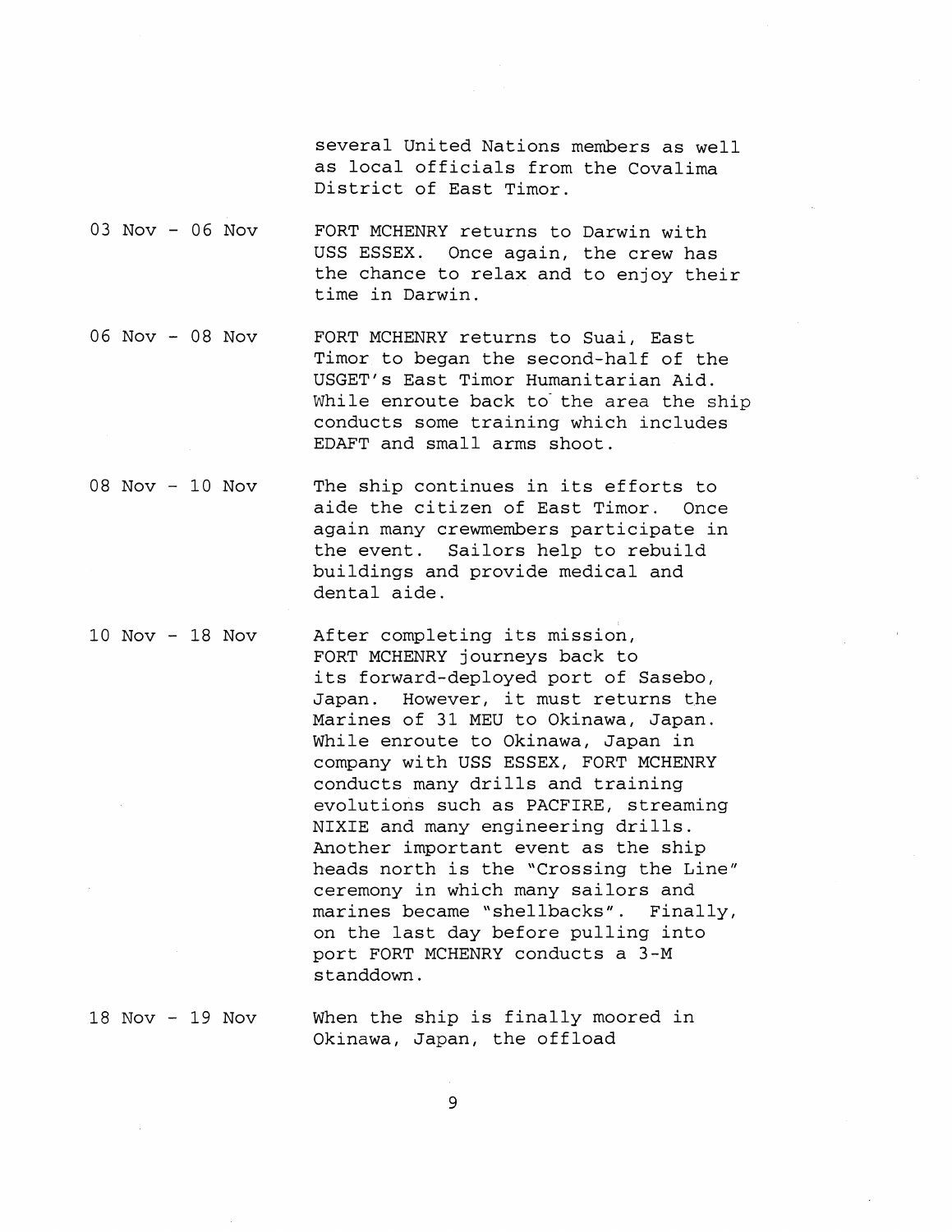process commences. The process involves the unloading of marine personnel and equipments.

- 19 Nov 21 Nov Once offloading is completed FORT MCHENRY begins its journey back to Sasebo Japan. While enroute, the ship Conducts many engineering exercises to prepare for an upcoming underway demonstration.
- 21 Nov 04 Dec FORT MCHENRY returns to Sasebo, Japan in time for the crew to spend time with their families. After two months of being underway ship's sailors have the chance to relax and return some normal routines. In addition to relaxing during Thanksgiving, FORT MCHENRY's sailors prepare for the upcoming Underway Demonstration.
- 04 Dec 06 Dec The ship gets underway to conduct engineering drills in order to practice for the upcoming Underway Demonstration. Also, the ship welcomes its Prospective Commanding Officer when he reports aboard and gets underway with the ship.
- 06 Dec 11 Dec FORT MCHENRY is inport preparing for both the Change of Command and Underway Demonstration. On the  $11<sup>th</sup>$  of December the crew completes setting up for the Change of Command which will take place in the well deck. Additionally, many personnel are frocked to E-5 and E-6 by Commander Morford on the  $11<sup>th</sup>$  of December.
- 12 Dec Change of Command takes place on this date. The guest speaker is Rear Admiral Paul S. Schultz, Commander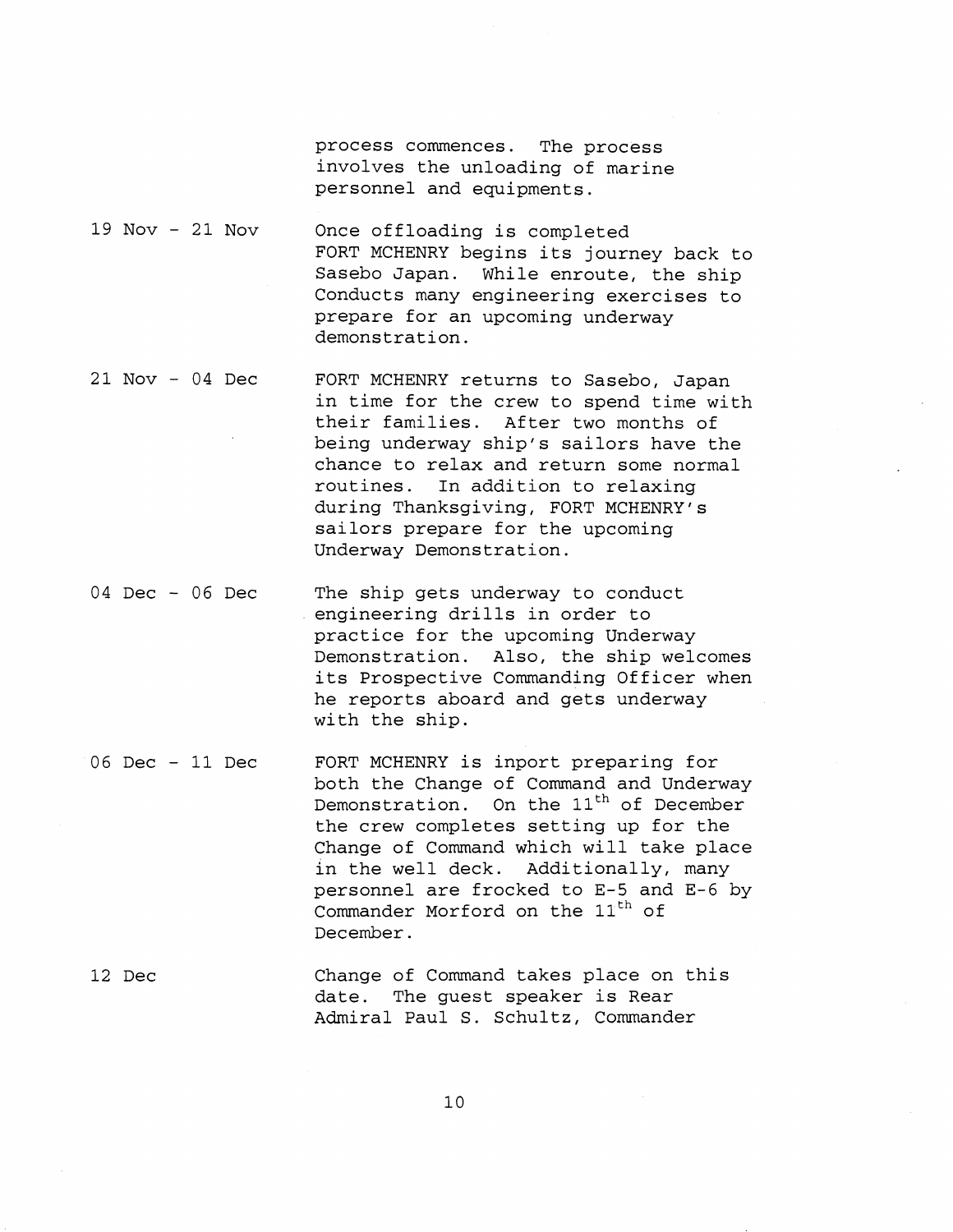Amphibious Forces SEVENTH Fleet and the Chaplain is Commander Harry W. Griffith. The main participants are Commander Peter W. D. Morford, the detaching commanding officer, and Commander Adrian J. Jansen Sr., FORT MCHENRY's new commanding officer. The band for the Change of Command is provided by the Japanese Ground Defense Force.

13 Dec - 14 Dec FORT MCHENRY gets underway with N82 for Underway Demonstration. During the 13<sup>th</sup> of December the ship conducts engineering drills to prepare for actual assessment. For the night the ship returns to Sasebo and moors at Akasaki Pier 3. Also on the  $13<sup>th</sup>$ , Commander Jansen conducts on all hand call with the crew to introduce himself and his policies. N82 and members from CTF 76 arrive onboard early in the morning of the  $14<sup>th</sup>$ . The ship gets underway very early in the morning. For the rest of the day the ship conducts engineering evolutions to demonstrate its proficiency to N82. When the ship returns to Sasebo at the end of the day it has successfully completed and passed the Underway Demonstration. Finally FORT MCHENRY ends a successful day by commencing the first stand down period.

15 Dec - 31 Dec FORT MCHENRY commences its stand down period. This period allows the crew to relax and spend the holiday season with their families or just to spend time away from the ship. Meanwhile, the sailors who are duty spend the time to enhance their skills or to prepare the ship for next year's hectic schedule.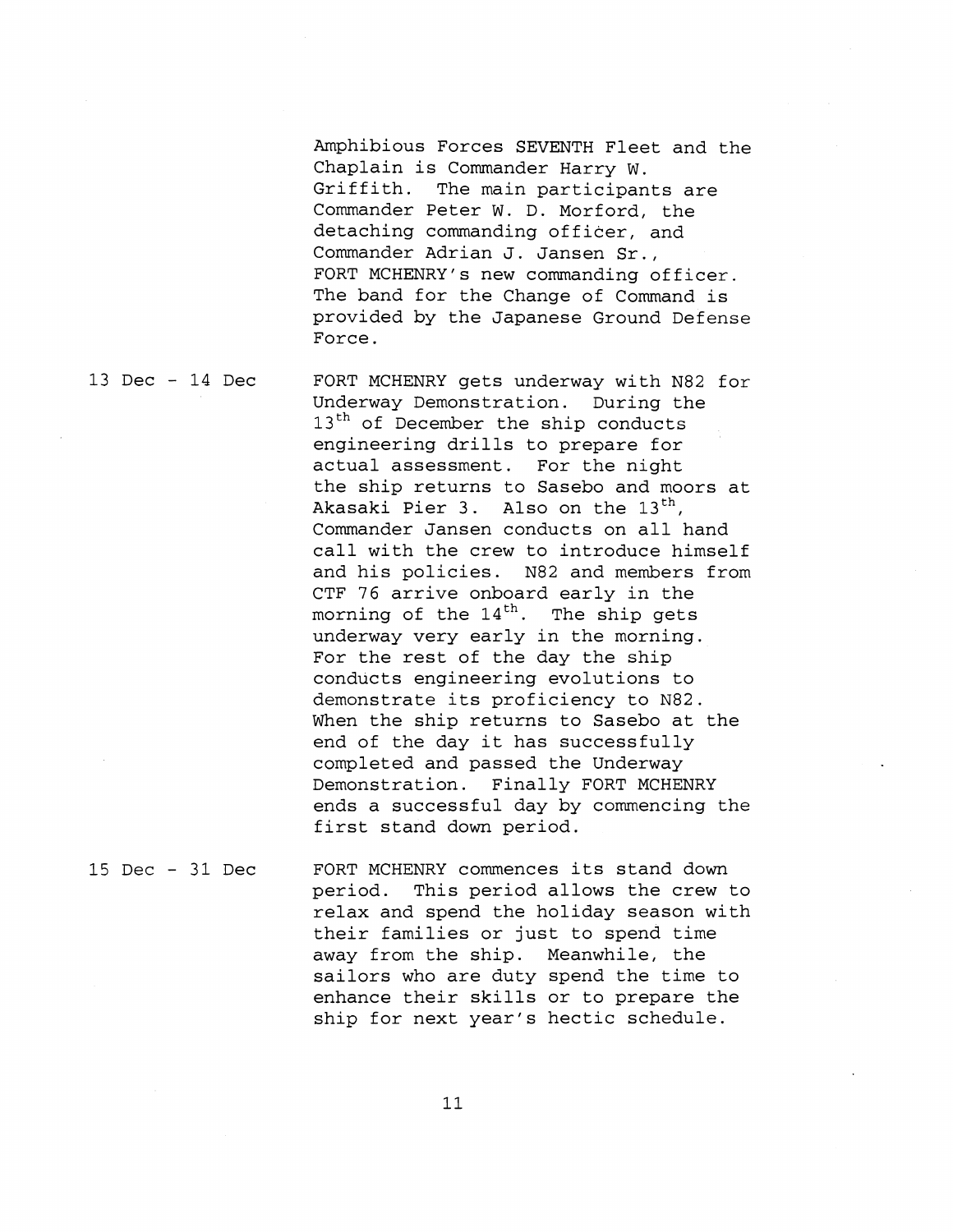## **COMMAND CHRONOLOGY**

 $\alpha$ 

 $\sim 10^{-1}$ 

 $\label{eq:2.1} \mathcal{L}^{\text{max}}_{\text{max}}(\mathbf{x}) = \mathcal{L}^{\text{max}}_{\text{max}}(\mathbf{x})$ 

|                     |  | 01 Jan - 07 Jan | Inport Sasebo, Japan                             |
|---------------------|--|-----------------|--------------------------------------------------|
| $05$ Jan            |  |                 | Fast Cruise                                      |
| $08$ Jan            |  |                 | Precision Anchorage                              |
|                     |  |                 | Swept Channel/Loss of Gyro Exercise              |
| 08 Jan - 11 Jan     |  |                 | Underway enroute Okinawa, Japan                  |
| $10$ Jan            |  |                 | Frocking/Awards Ceremony, Turntable              |
|                     |  |                 | ESWS Marathon                                    |
| 11 Jan              |  |                 | Moored White Beach, Okinawa                      |
|                     |  |                 | Troop Onload                                     |
| $12$ Jan - $14$ Jan |  |                 | Underway enroute Hong Kong                       |
| $13$ Jan            |  |                 | Commence transit of Taiwan Strait                |
| $15$ Jan - $19$ Jan |  |                 | Anchored Victoria Harbor, Hong Kong              |
| $17$ Jan            |  |                 | TARAWA ARG arrives in Hong Kong                  |
| $18$ Jan            |  |                 | Hong Kong-US Club Reception for CO/COT<br>XO/XOT |
|                     |  |                 | CPO Exam                                         |
| $20$ Jan - $25$ Jan |  |                 | Underway enroute Yokosuka, Japan                 |
| $21$ Jan            |  |                 | Commence transit of Taiwan Strait                |
| $22$ Jan            |  |                 | Company night-optic live fire                    |
| $23$ Jan            |  |                 | CIWS PACFIRE                                     |
| 24 Jan              |  |                 | USMC NEO Scenario                                |

Encl (3)

 $\bar{.}$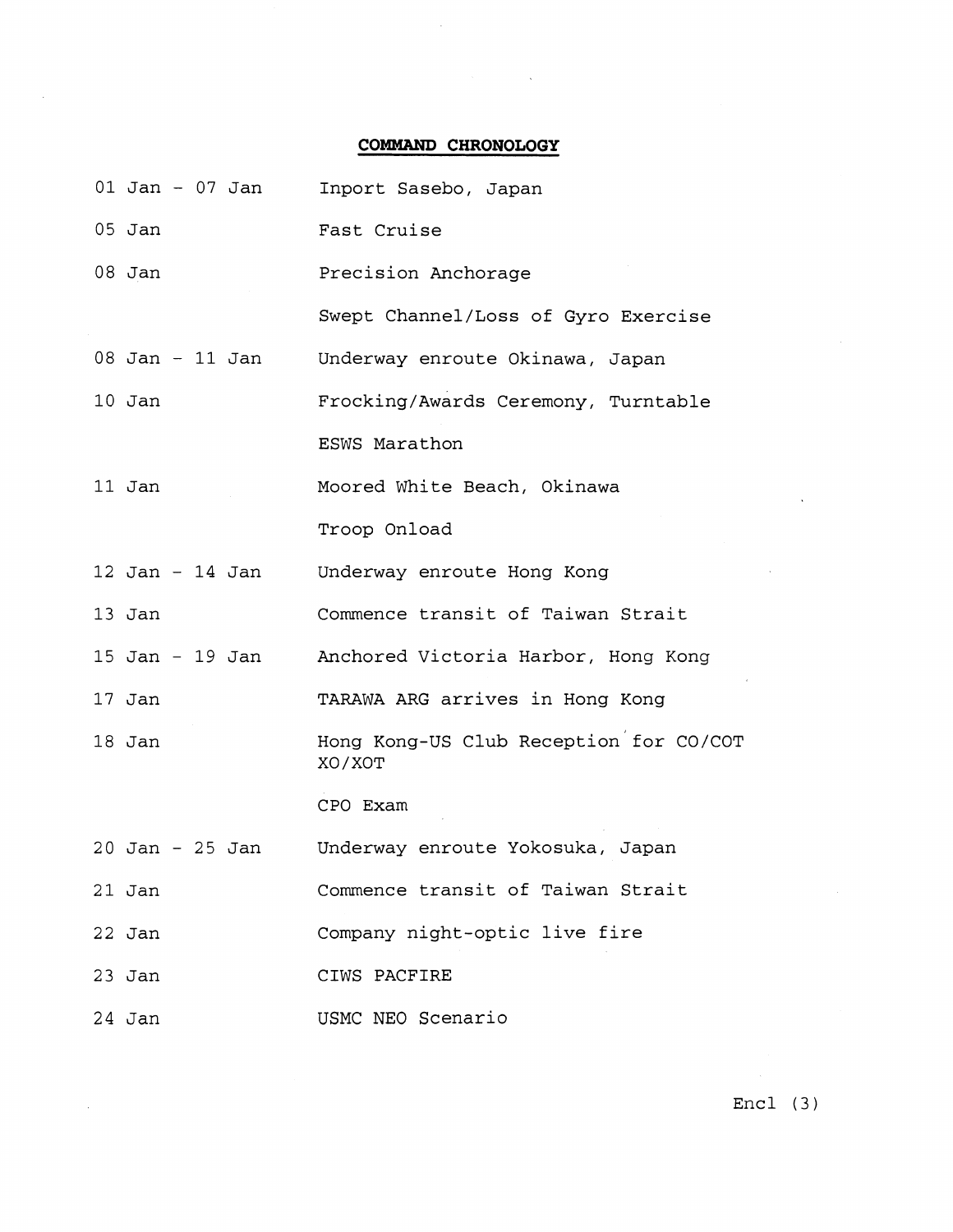26 Jan - 11 Feb 29 Jan 30 Jan 01 Feb 06 Feb 07 Feb 12 Feb - 14 Feb 13 Feb 14 Feb 15 Feb 16 Feb 16 Feb - 18 Feb 16 Feb - 05 Jun 19 Feb 20 Feb Inport Yokosuka, Japan, for schools and training period Super Bowl Monday, Holiday Routine Stores onload Commanding Officer visits ATG Visit by COMSEVENTHFLT, Vice Admiral Metzger Visit by Commanding Officer of Naval Meteorological Center, Yokosuka Enroute Sasebo, Japan Safety Standdown Ammunition Offload Staging Ammo Transfer to LCU Inport Sasebo, Japan (moored Akasaki Pier) Berthing Barge Inspection Defuel Ship's Restrictive Availability (SRA) in Sasebo, Japan Dead stick move to India Base, Pier 1 (SRA position) Supply/Medical berthing barge move on Ship's tour for 20 Japanese National Police Officers

 $\overline{2}$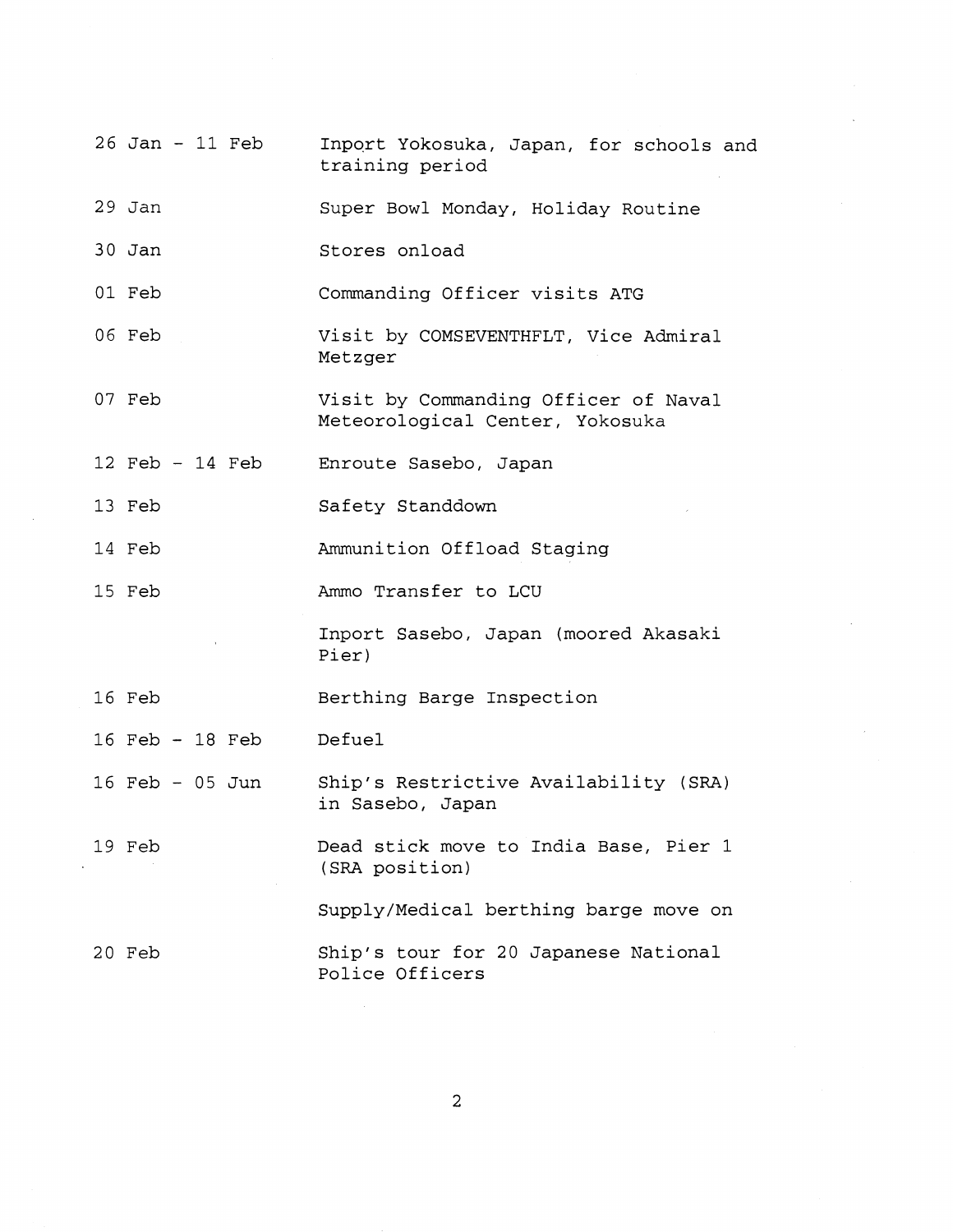|        | Operations berthing barge move on                                               |
|--------|---------------------------------------------------------------------------------|
|        | Stores offload to barge storerooms                                              |
| 21 Feb | Ships tour for 10 personnel from<br>Japanese Joint Staff and 9 USFJ<br>Officers |
|        | Navigation/Administration berthing<br>barge move on                             |
|        | Phase Maintenance Review Inbrief                                                |
| 22 Feb | Engineering berthing barge move on                                              |
|        | Last meal served onboard                                                        |
| 23 Feb | Deck berthing barge move on                                                     |
|        | Barge galley opens                                                              |
|        | RAM/SSDS Inbrief                                                                |
| 26 Feb | SRA arrival conference                                                          |
| 27 Feb | Stores onload                                                                   |
| 28 Feb | Awards Ceremony, Flight Deck                                                    |
| 01 Mar | Ombudsman Luncheon, Harbor Club                                                 |
| 03 Mar | Sasebo Area Force Protection VTC with<br>RADM Schultz at CFAS                   |
|        | 's Baptism, Forecastle                                                          |
| 05 Mar | CFAS Fire Department Tour                                                       |
| 06 Mar | $E-6$ Exam                                                                      |
|        | CFAS Fire Department Tour                                                       |

 $\overline{3}$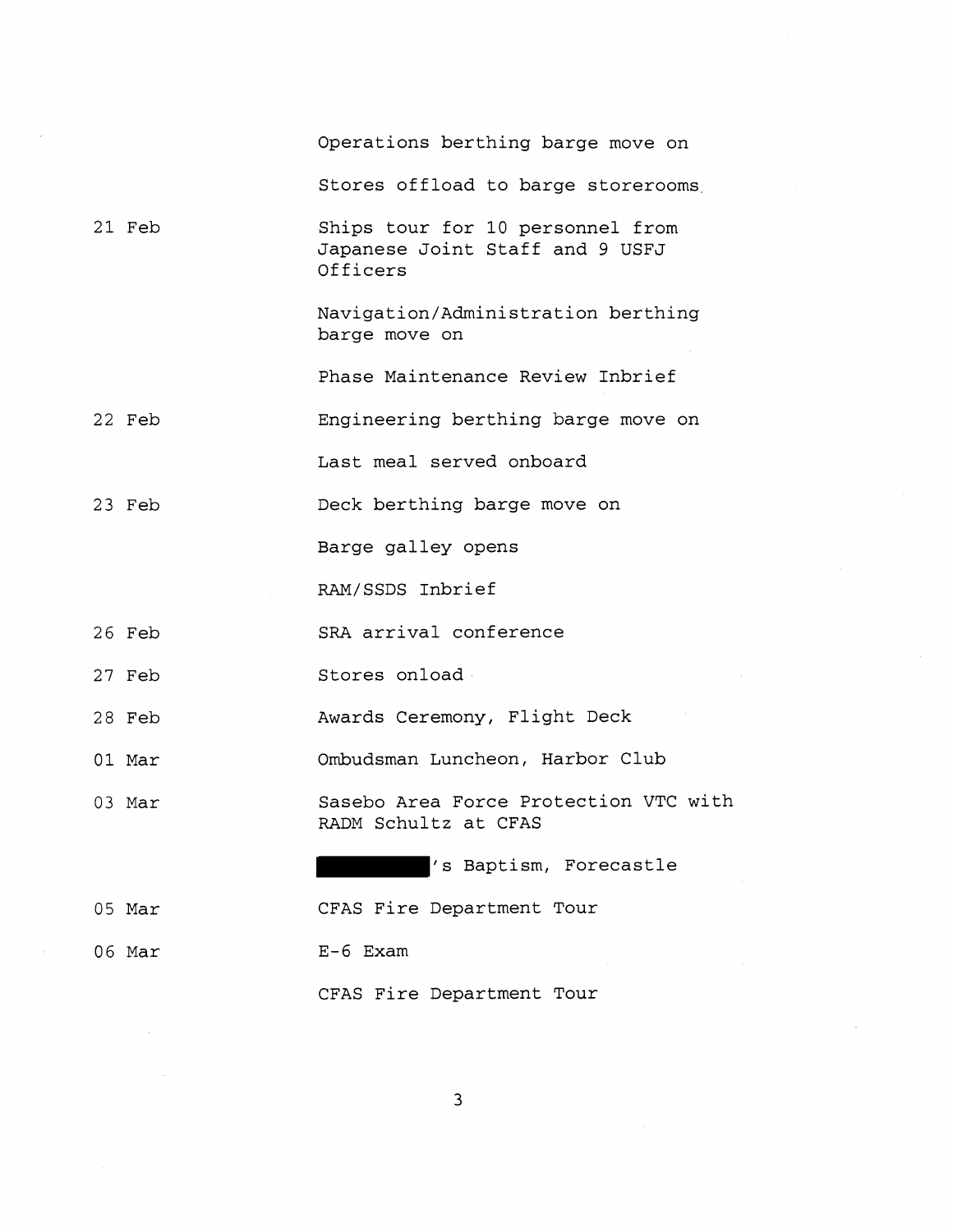| 07 Mar            |  |                 | NCIS background investigation<br>interviews                     |
|-------------------|--|-----------------|-----------------------------------------------------------------|
|                   |  | 08 Mar - 09 Mar | Tax Assistance from base legal                                  |
| 08 Mar            |  |                 | SRA progress meeting                                            |
| 13 Mar            |  |                 | $E-5$ Exam                                                      |
| 15 Mar            |  |                 | Deck Department's Award<br>Ceremony/Quarters                    |
| 16 Mar            |  |                 | Ship/SRA Picnic, Nimitz Park                                    |
| 19 Mar $-$ 24 Mar |  |                 | India Basin hydrographic survey                                 |
| 20 Mar            |  |                 | $E-4$ Exam                                                      |
| 21 Mar            |  |                 | Awards Ceremony, Turntable                                      |
|                   |  |                 | SSDS rip out complete                                           |
| 22 Mar            |  |                 | CMC breakfast with Admiral Blair (USCP)                         |
|                   |  |                 | Base MWR Director visits ship                                   |
| 22 Mar - 25 Apr   |  |                 | Shipboard phone system secure until<br>mid-April due to upgrade |
|                   |  |                 | 27 Mar - 28 Mar Medical maintenance day                         |
| 28 Mar            |  |                 | Awards Ceremony, Turntable                                      |
| 30 Mar            |  |                 | Ombudsman Luncheon                                              |
|                   |  |                 | 01 Apr - 06 Jun / RAM/SSDS installation                         |
|                   |  |                 | IFF SIF ID Shipalt                                              |
|                   |  | 01 Apr - 01 May | All Ship's Hotel Services are down                              |
| $02$ Apr - 06 Apr |  |                 | ATG Pre-training Visit/Shipboard<br>Training Team Training      |

 $\label{eq:2} \frac{1}{\sqrt{2}}\sum_{i=1}^{n-1} \frac{1}{\sqrt{2}}\sum_{i=1}^{n-1} \frac{1}{\sqrt{2}}\sum_{i=1}^{n-1} \frac{1}{\sqrt{2}}\sum_{i=1}^{n-1} \frac{1}{\sqrt{2}}\sum_{i=1}^{n-1} \frac{1}{\sqrt{2}}\sum_{i=1}^{n-1} \frac{1}{\sqrt{2}}\sum_{i=1}^{n-1} \frac{1}{\sqrt{2}}\sum_{i=1}^{n-1} \frac{1}{\sqrt{2}}\sum_{i=1}^{n-1} \frac{1}{\sqrt{2}}\sum_{i=$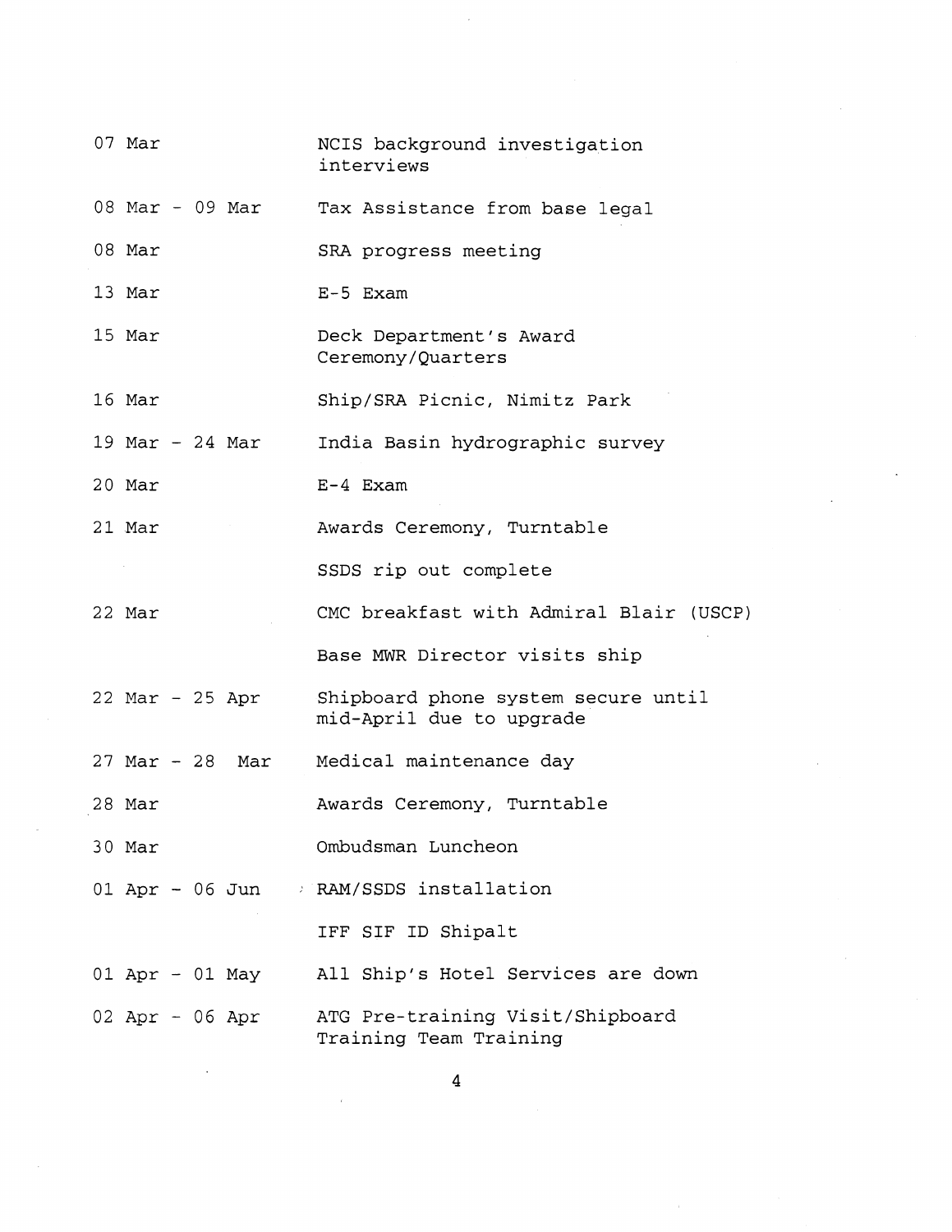| 02 Apr - 25 Apr                                                       | Space paint-out and rack/hardware<br>installation               |
|-----------------------------------------------------------------------|-----------------------------------------------------------------|
|                                                                       | 03 Apr - 13 Apr Diesel Inspection, #1 & #4 SSDGs                |
| 04 Apr                                                                | All hands meeting with Rear Admiral<br>Schultz, CFAS Gym        |
| 05 Apr                                                                | Rear Admiral Schultz tours ship                                 |
|                                                                       | Rear Admiral Schultz Awards Ceremony                            |
|                                                                       | Sasebo SNA Breakfast, Harbor View                               |
|                                                                       | Navy Drug and Alcohol Advisory Council,<br>CFAS Conference Room |
| 06 Apr<br>$\mathcal{L}(\mathcal{L})$ and $\mathcal{L}(\mathcal{L})$ . | CPR-1 Change of Command, USS ESSEX                              |
| 12 Apr                                                                | Awards Ceremony, Turntable                                      |
|                                                                       | Ombudsman Assembly Meeting, CFAS<br>Command Conference Room     |
| 13 Apr                                                                | Wardroom join-up with USS GERMANTOWN,<br>Officer's Club         |
| $16 - 20$ Apr                                                         | Ammo Elevator Assist Visit                                      |
| $17 - 19$ Apr                                                         | Road Tax Payments, Showboat Theater                             |
| $17$ Apr - 14 May                                                     | INMARSAT B Dual (Second) System<br>installation                 |
| 18 Apr                                                                | Safety Standdown                                                |
| 18 Apr - 12 May                                                       | SRC-57(V) DWTS Installation                                     |
|                                                                       | TAC VTC (Intra ARG) Installation                                |
| 19 Apr                                                                | Base MWR Director visits ship                                   |

 $\overline{5}$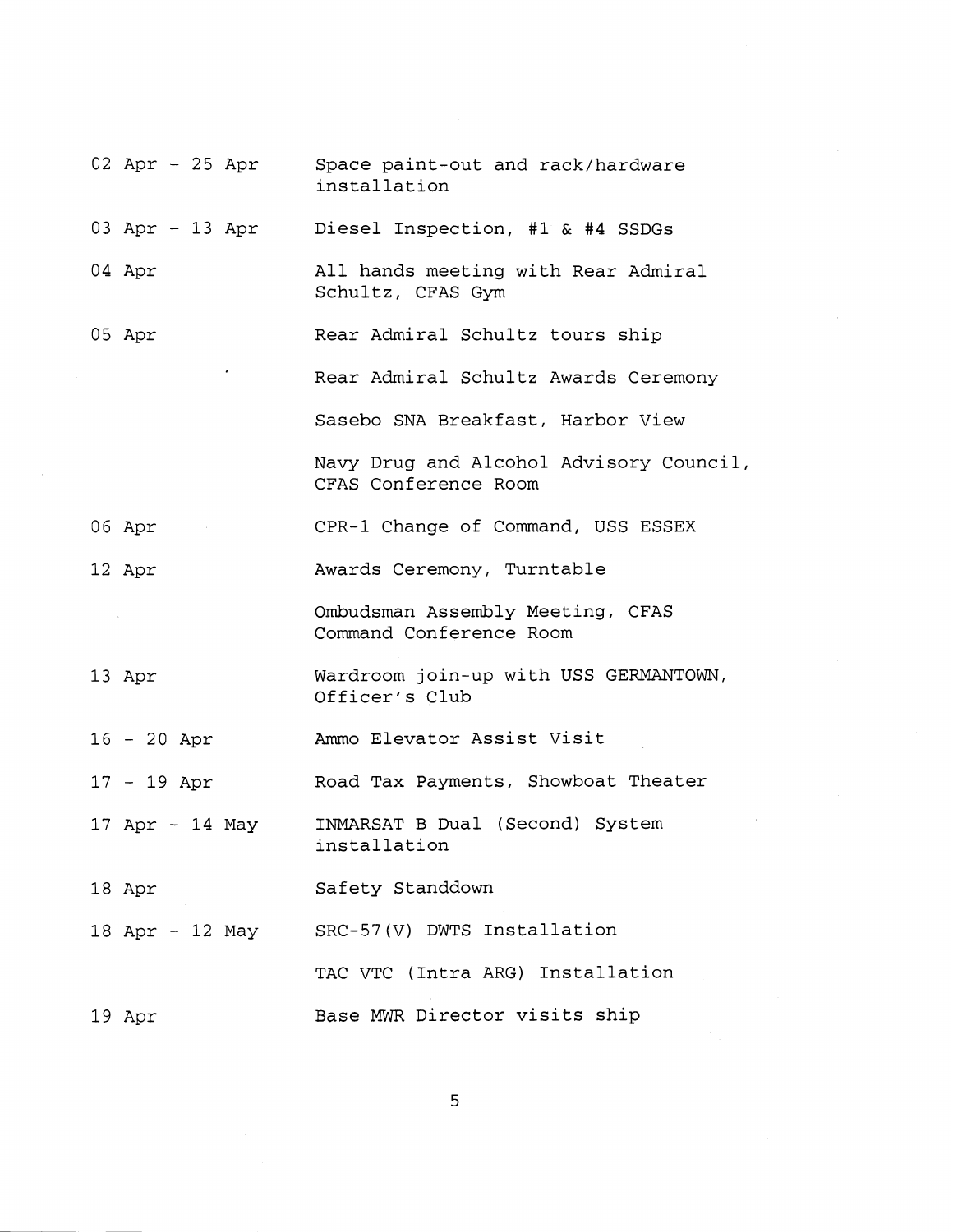| 20 Apr                          | Volunteer Picnic, Nimitz Park                          |
|---------------------------------|--------------------------------------------------------|
|                                 | USO Gala Salute, USS JUNEAU                            |
| 23 Apr - 27 Apr                 | Small Arm Range                                        |
| 24 Apr                          | Ship's Dinner at Harbor View Club                      |
| 25 Apr - 09 May                 | Installation of decking                                |
|                                 | Postal audit complete                                  |
| 26 Apr                          | Base MWR Director visits ship                          |
| 30 Apr - 04 May                 | Pre-ACERT TECH Assist                                  |
| 01 May                          | TAC-VTC/USMC LAN upgrade installation                  |
| 01 May - 03 May Lube Oil onload |                                                        |
| 01 May - 07 May                 | PRT risk factor screenings, medical                    |
|                                 | Turboprep message writing software<br>implemented      |
| 02 May                          | General Quarters, Class "B" Fire                       |
| 03 May                          | Japanese Constitution Memorial Day,<br>Full Dress Ship |
|                                 | Awards Ceremony, Turntable                             |
|                                 | Base MWR Director visits ship                          |
| 07 May                          | Uniform Change to Whites in Sasebo                     |
| 08 May                          | JP5 onload via barge                                   |
| 09 May                          | Medical Maintenance Day                                |
| 10 May                          | RAM/SSDS Installation complete                         |
|                                 | Base MWR Director visits ship                          |

 $6\overline{6}$ 

 $\hat{\lambda}$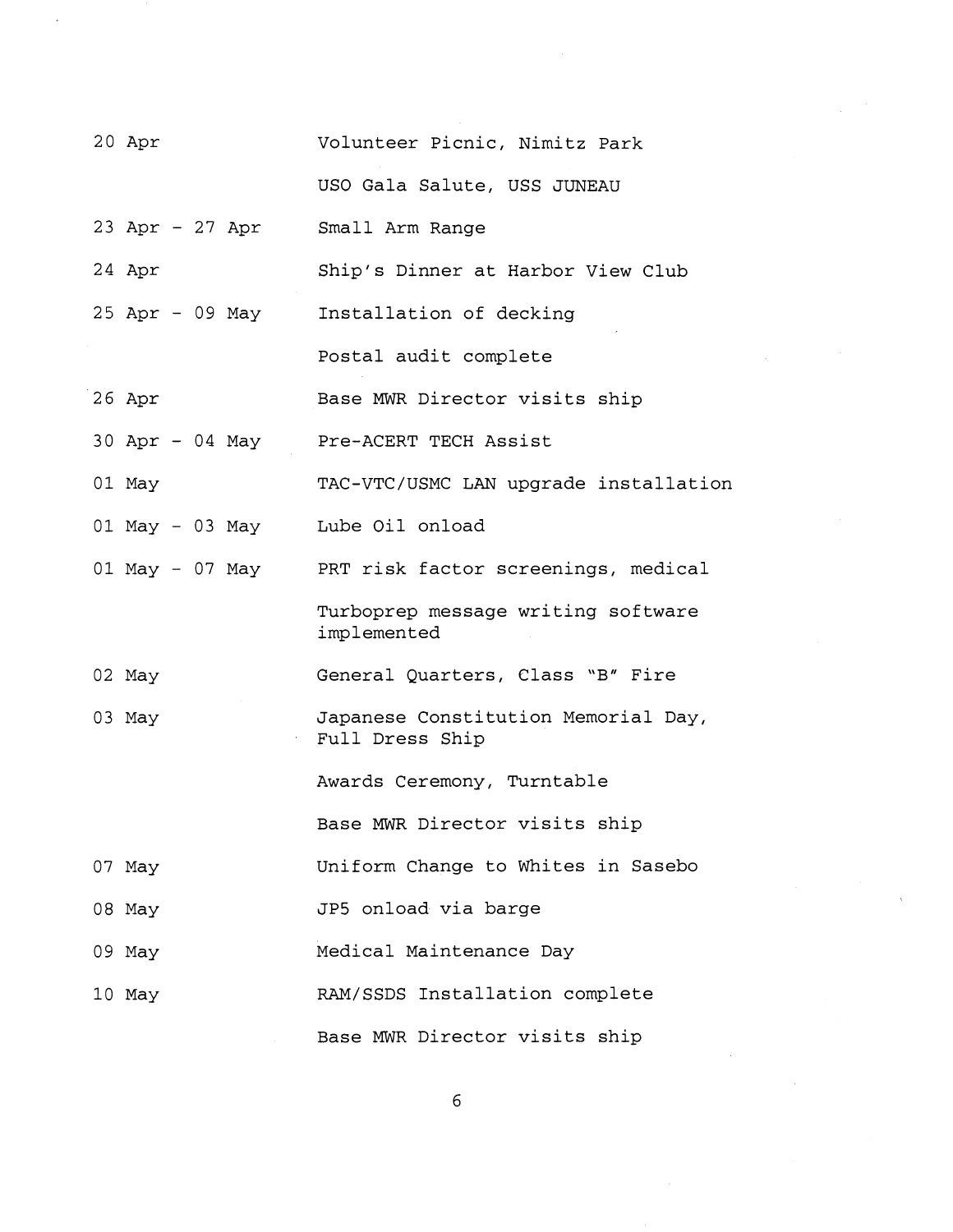| 10 - 11 May                 | Clean-up and job completion                   |
|-----------------------------|-----------------------------------------------|
| $14 - 18$ May $\qquad$ ASIR |                                               |
| 15 - 18 May                 | Flight Deck Crash and Salvage Drill           |
| 16 May                      | General Quarter, Class "B" and MSFD<br>Drill  |
| $16 - 23$ May               | AVCERT                                        |
|                             | Mattress onload                               |
| 17 May                      | Awards Ceremony, Turntable                    |
|                             | Base MWR Director visits ship                 |
| $17 - 23$ May               | Stores onload                                 |
|                             | Habitation Team: Female and M-Div<br>berthing |
| 18 May                      | Main Space work complete                      |
| 21 May                      | SRA Main Space turnover                       |
|                             | Crew move aboard                              |
|                             | Audiograms                                    |
|                             | 21 May - 25 May RAM/SSDS/BEWT Training        |
|                             | Disbursing audit                              |
| 23 May                      | General Quarter, Class "B" fire (MSFD)        |
| 24 May                      | Machinery Testing                             |
|                             | Ombudsman Luncheon                            |
| $24 - 26$ May               | Refuel                                        |
| $25$ May                    | CTF76 Deputy visits ship                      |

 $\overline{7}$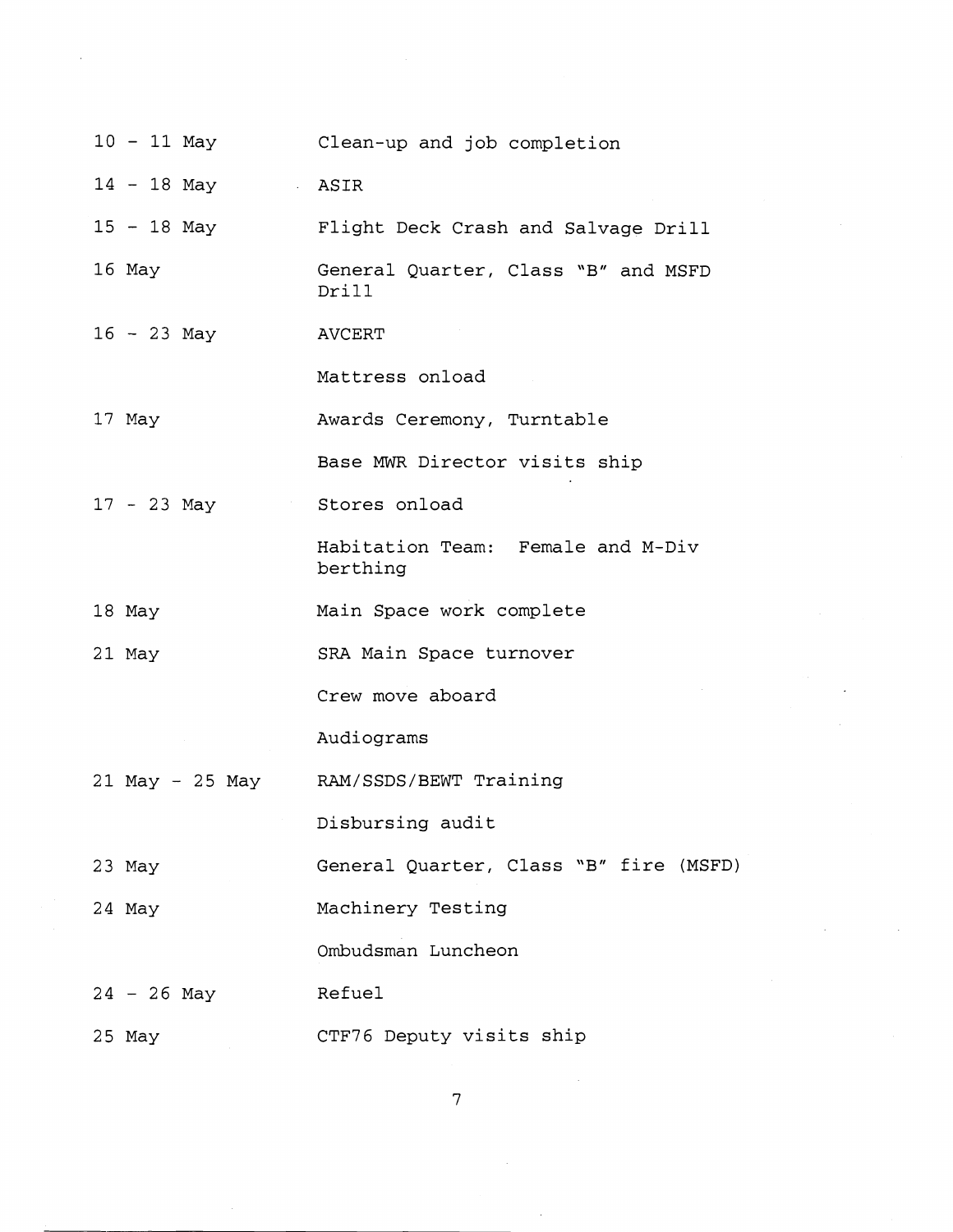| 28 May          | Memorial Day, holiday routine                                               |
|-----------------|-----------------------------------------------------------------------------|
| 29 May - 22 Jun | PACTRAMID I                                                                 |
| 30 May          | General Quarters, Hit "A"                                                   |
| 30 May -31 May  | BEWT Training                                                               |
| 31 May          | Base MWR Director visits ship                                               |
| 01 Jun          | Courtesy call (CO and PCO of SRF)                                           |
| 01 Jun - 27 Jun | Korean Officer and CPO embark (2 each)                                      |
| $04$ Jun        | Shift to normal inport uniform                                              |
|                 | Audiograms                                                                  |
| $05$ Jun        | OOD Seminar                                                                 |
|                 | Health Maintenance day                                                      |
| 06 Jun          | Dock Trials                                                                 |
| $07$ Jun        | Fast Cruise (Simulate: underway, man<br>overboard, abandon ship, collision) |
| $08$ Jun        | Underway, enroute to East China Sea                                         |
| $08 - 10$ Jun   | Main engine run-in                                                          |
| $08 - 13$ Jun   | Sea trials                                                                  |
|                 |                                                                             |
|                 | LCU onload                                                                  |
| 09 - 11 Jun     | SSDS/RAM alignment                                                          |
| $10$ Jun        | Steel Beach Picnic                                                          |

8

 $\label{eq:2.1} \frac{1}{\sqrt{2\pi}}\sum_{i=1}^n\frac{1}{\sqrt{2\pi}}\sum_{i=1}^n\frac{1}{\sqrt{2\pi}}\sum_{i=1}^n\frac{1}{\sqrt{2\pi}}\sum_{i=1}^n\frac{1}{\sqrt{2\pi}}\sum_{i=1}^n\frac{1}{\sqrt{2\pi}}\sum_{i=1}^n\frac{1}{\sqrt{2\pi}}\sum_{i=1}^n\frac{1}{\sqrt{2\pi}}\sum_{i=1}^n\frac{1}{\sqrt{2\pi}}\sum_{i=1}^n\frac{1}{\sqrt{2\pi}}\sum_{i=1}^n\$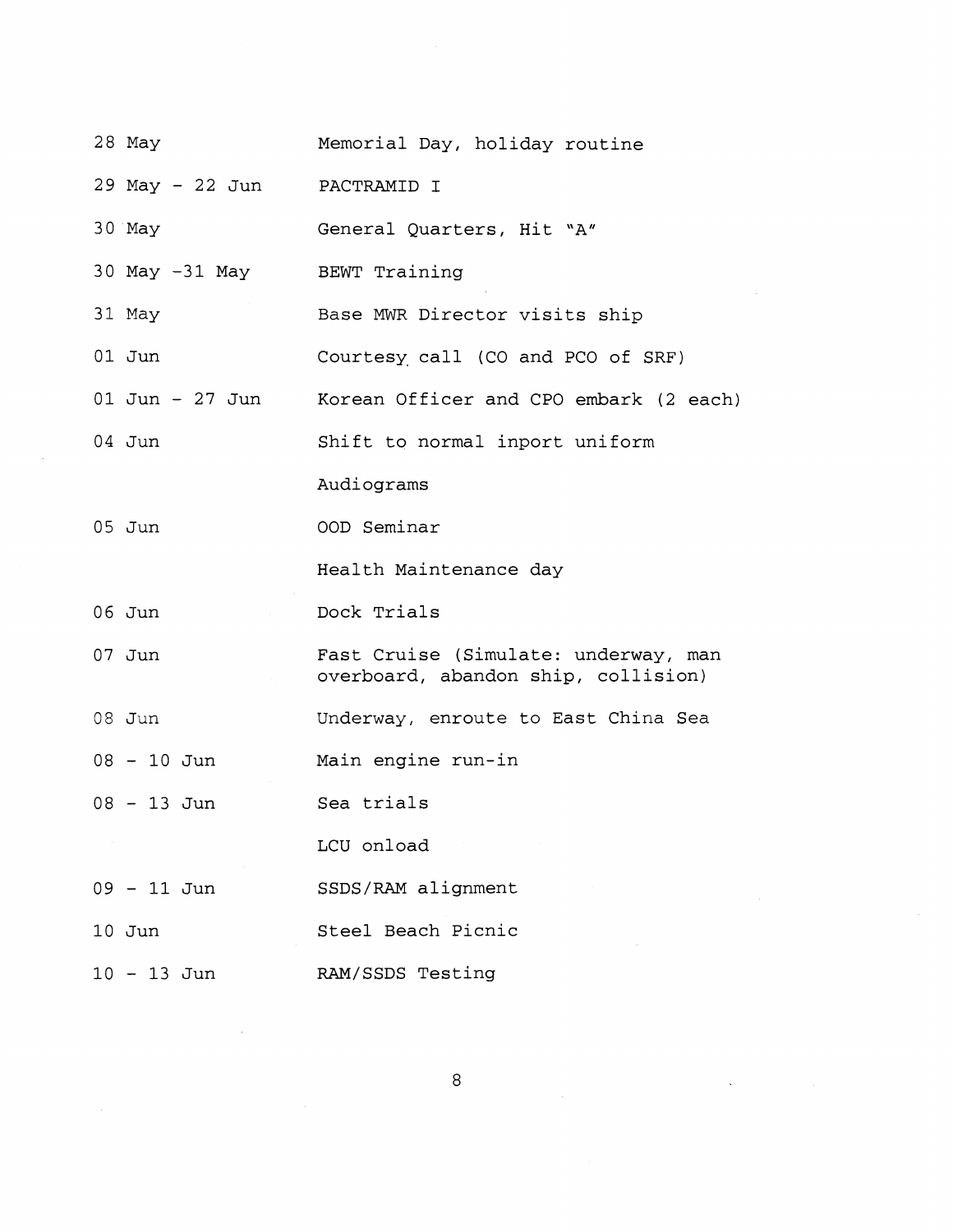| $11$ Jun        | DLQ's and photo op                                     |
|-----------------|--------------------------------------------------------|
|                 | DTE                                                    |
|                 | Flight Operations                                      |
|                 | Man overboard drill with small boat<br>operations      |
|                 | LCU operations                                         |
| 12 Jun          | Stream NIXIE                                           |
|                 | Test Countermeasure Washdown system                    |
|                 | LCU operations                                         |
|                 | CSTT Drill                                             |
|                 | General Quarters, exercise setting<br>"Zebra"          |
| 13 Jun          | Ammo onload, Anchorage 39                              |
|                 | Wet well operations                                    |
|                 | Welldeck washdown                                      |
|                 | Inport Sasebo, Japan                                   |
| 14 Jun          | Final SRA Meeting                                      |
| 14 Jun - 17 Jun | Upkeep Sasebo, Japan                                   |
| $15$ Jun        | Awards/Frocking Ceremony, Flight Deck                  |
|                 | Audiograms                                             |
| 18 Jun          | Underway, enroute Echilon Sea Area<br>(East China Sea) |
| 18 Jun - 22 Jun | Underway Training                                      |

 $\overline{9}$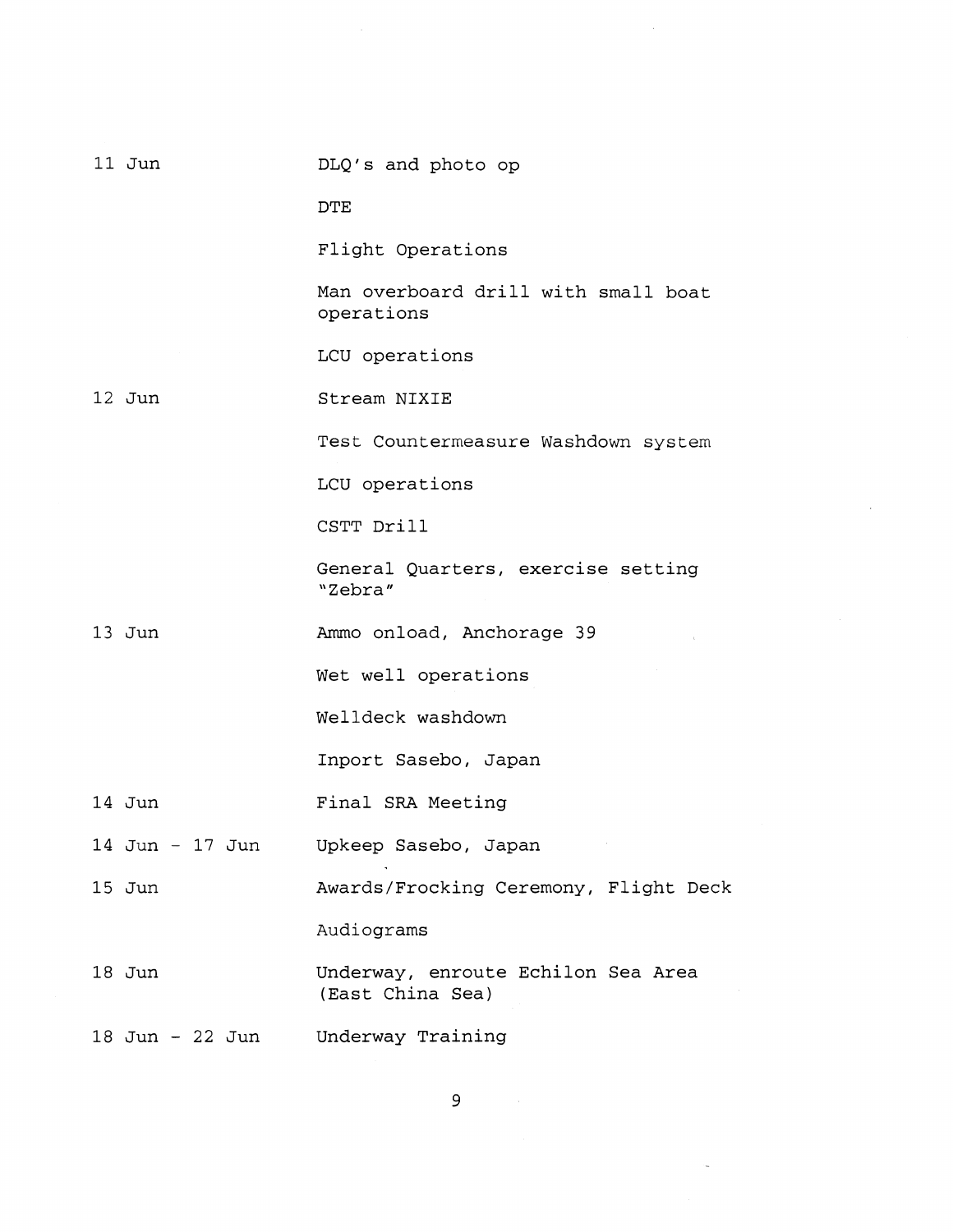| 19 Jun          | PACFIRE: CIWS, 25mm, .50cal                       |
|-----------------|---------------------------------------------------|
|                 | Swing compass                                     |
| $20$ Jun        | Engineering Drills (2 sets)                       |
|                 | Flight Operations                                 |
| $21$ Jun        | Engineering Drills                                |
|                 | P-3C DTE                                          |
|                 | VBSS Boarding Drill                               |
|                 | Flying Squad Drill                                |
| $22$ Jun        | Inport Sasebo, Japan                              |
| 22 Jun - 24 Jul | Upkeep Sasebo, Japan                              |
| 25 Jun – 27 Jun | Petty Officer Indoctrination                      |
| 25 - 29 Jun     | Career Decision Fair                              |
|                 | Navy Food Management Team visit                   |
| $26$ Jun        | <b>Refuel</b>                                     |
|                 | Workshop for Senior Enlisted, Showboat<br>Theater |
|                 | Workshop for Senior Officers, Harbor<br>View Club |
| 27 Jun          | Detailers onboard ship                            |
|                 | Workshop for Junior Enlisted, Showboat<br>Theater |
|                 | Workshop for Junior Officer, Showboat<br>Theater  |

 $\mathbf{10}$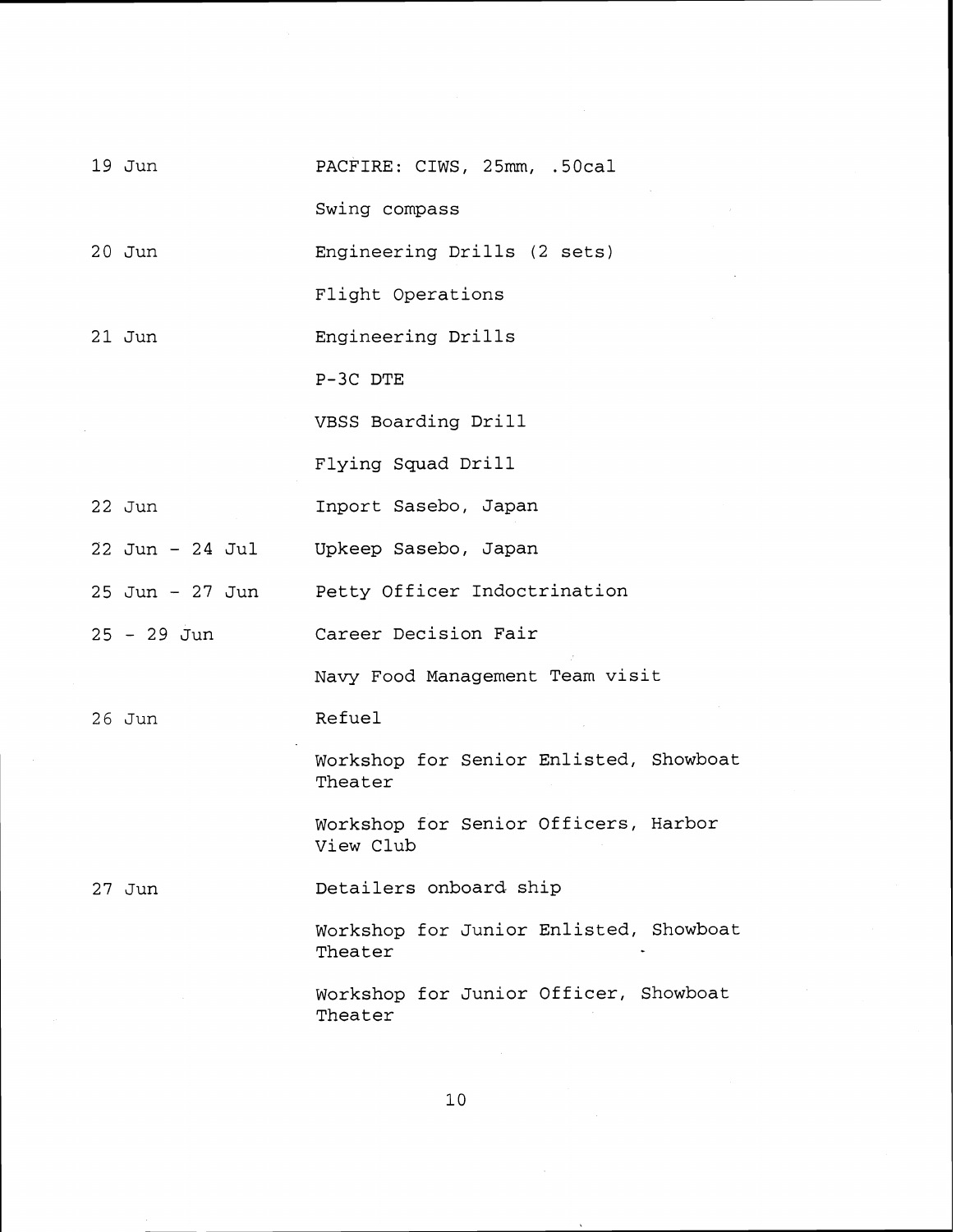| $28$ Jun          | Frocking Ceremony, Turntable                           |
|-------------------|--------------------------------------------------------|
|                   | Workshop for Enlisted, Showboat Theater                |
| $29$ Jun          | Workshop for Junior Officers, Harbor<br>View Club      |
|                   | Shipwide Field Day                                     |
| $01$ Jul - 20 Jul | PACTRAMID II                                           |
| $02$ Jul          | DC Division implementation (ERO9)                      |
| 02 Jul - 05 Jul   | Hot and Cold Check with ISIC                           |
| $02$ Jul - 13 Jul | BFTT Training with Unidyne Corporation                 |
| 03 Jul            | Engineering Drill (Hot Plant)                          |
|                   | General Quarters, Class "B" fire (MSFD)                |
|                   | Health Maintenance Day                                 |
| 04 Jul            | Independence Day, Holiday Routine (Full<br>dress ship) |
| 05 Jul            | Shipwide Force Protection Standdown                    |
| 06 Jul            | General Quarters, Hit "A" & "B"                        |
|                   | Shipwide Field Day                                     |
| 07 Jul            | Auxiliary Steaming                                     |
| 07 Jul - 08 Jul   | Switchboard Cleaning                                   |
| 09 Jul            | Detailer visit                                         |
|                   | Audiograms                                             |
| 09 Jul - 12 Jul   | PRT weigh-in                                           |
| 09 Jul - 14 Jul   | Shipboard Indoctrination                               |

 $\mathscr{S}$ 

 $\mathbf{11}$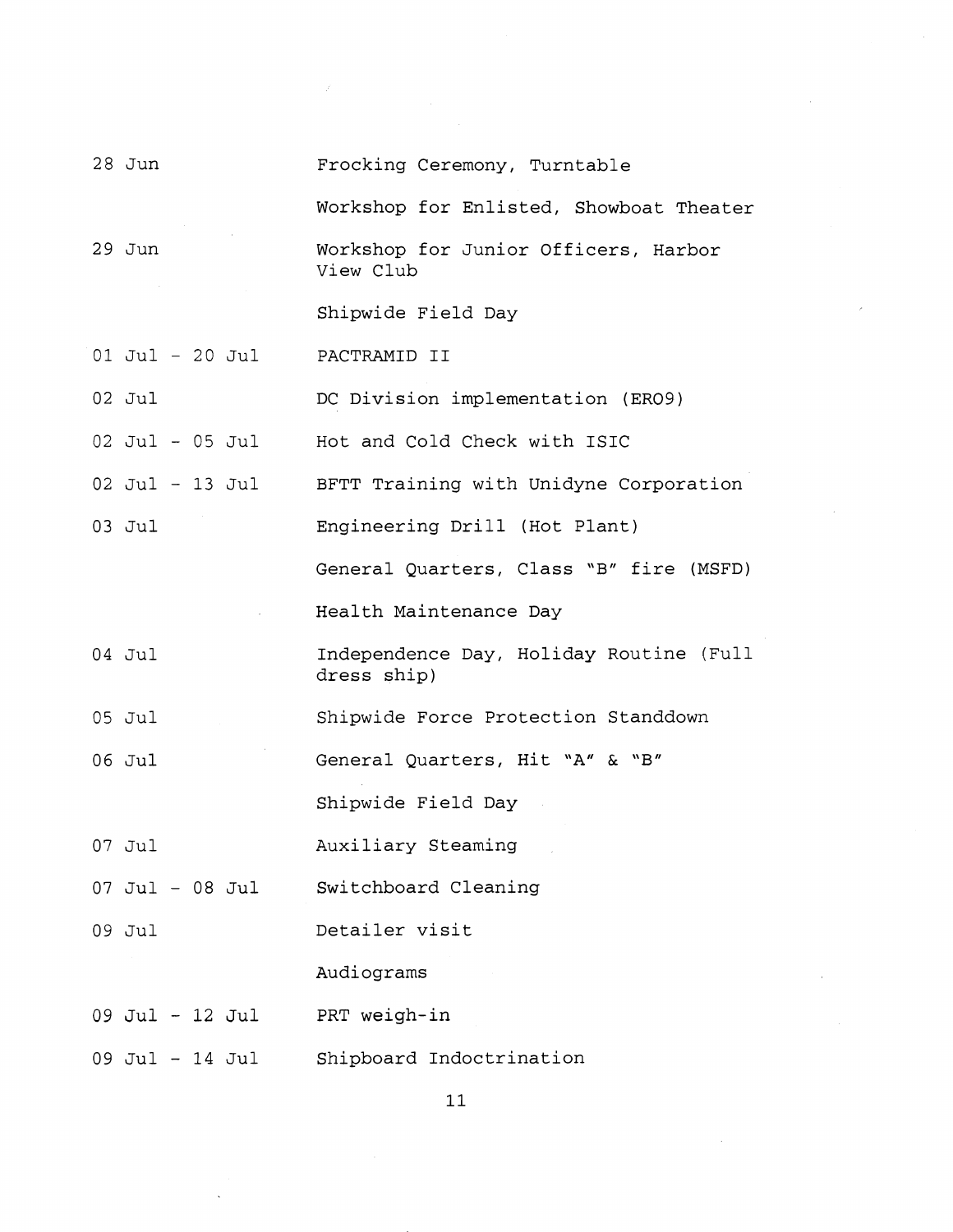| 10 Jul          | Engineering Drills (Hot plant)                       |
|-----------------|------------------------------------------------------|
|                 | General Quarters, Class "B" fire (MSFD)              |
|                 | MCC Site Survey                                      |
| $11$ Jul        | Audiograms                                           |
|                 | Burgers and Bowling                                  |
| 13 Jul          | Shipwide Field Day                                   |
| 16 Jul - 20 Jul | PRT                                                  |
| 17 Jul          | Engineering Drills (Hot plant)                       |
|                 | General Quarters, MSFD Class "B" Fire                |
| 18 Jul          | PRT for all sections                                 |
|                 | Ship's Picnic/Games                                  |
| $19$ Jul        | Awards Ceremony, Turntable                           |
|                 | Visit by Rear Admiral Antanitus<br>(SPAWARSYSCOM 04) |
| $20$ Jul        | ITT Scenario                                         |
|                 | Collaboration at Sea Software<br>Installation        |
|                 | Shipwide Field Day                                   |
| $23$ Jul        | Fast Cruise                                          |
| 24 Jul          | Engineering drills                                   |
|                 | VBSS drill                                           |
|                 | General Quarters, MSFD                               |
| 24 Jul – 25 Jul | High Power Demo                                      |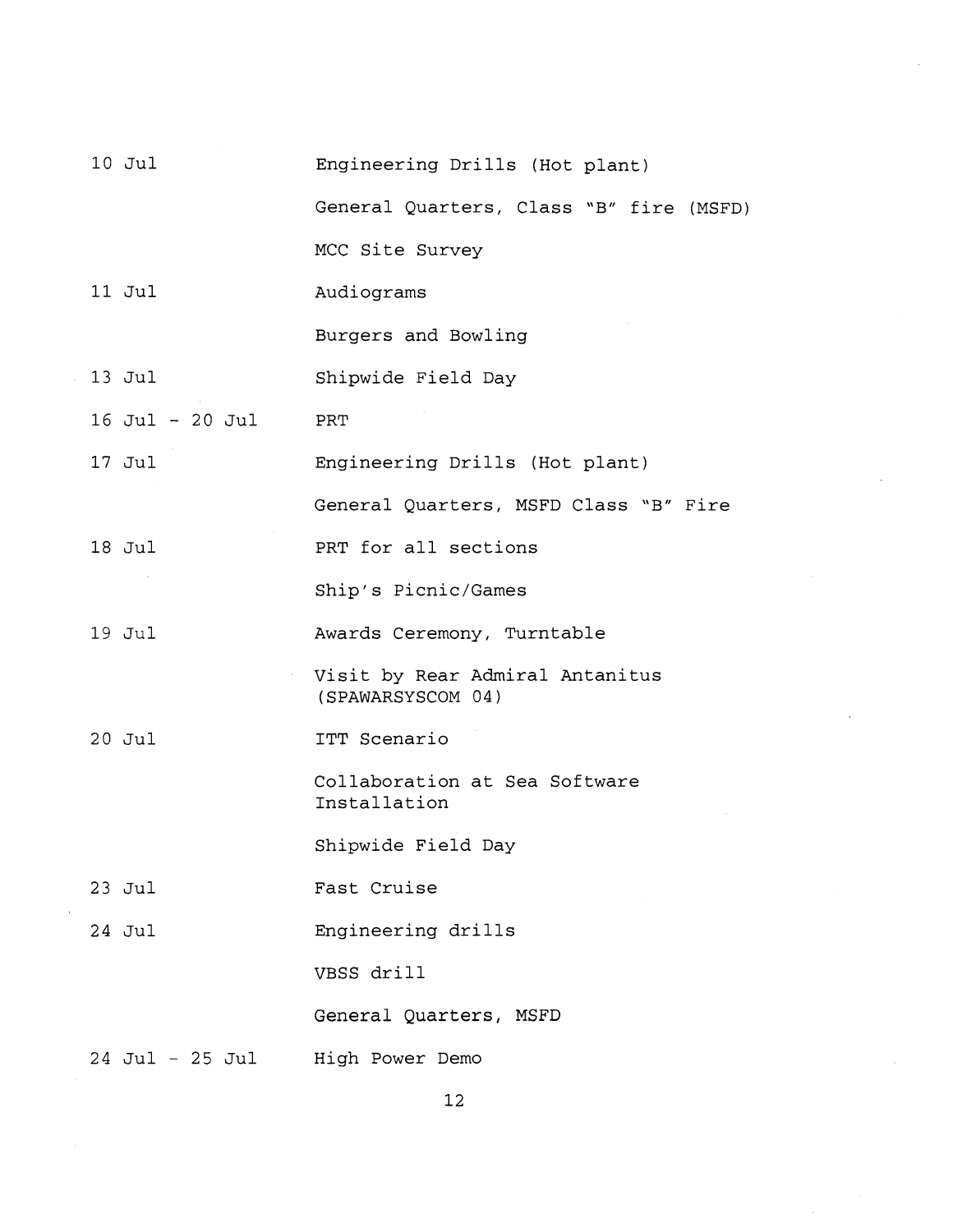- 24 Jul 26 Jul Underway Training
- 25 Jul General Quarters, MSFD
- 26 Jul Moored Sasebo, Japan
- 27 Jul All hands call with CINPACFLT at CFAS gym

FLTMC tours ship

- $27$  Jul 02 Aug Inport Sasebo, Japan
- 31 Jul General Quarter, MSFD Class "B" Fire
- 31 Jul 01 Aug Engineering drills
- 01 Aug General Quarter, MSFD Class "B" Fire
- 02 Aug Stores onload

LCU stern gate marriage

Exchange visit between CMC of FORT MCHENRY and JDS SAWAKAZE

- 02 Aug 05 Aug Underway enroute Okinawa, Japan
- 03 Aug LCAC recovery

RAS with USNS RAPPAHANNOCK

- 04 Aug Night LCAC operations
- 05 Aug Launch LCAC

Engineering drills

- 05 Aug 09 Aug Moored Okinawa, Japan
- 06 Aug Receive ESWS Pennant from Commander, Amphibious Forces, SEVENTH Fleet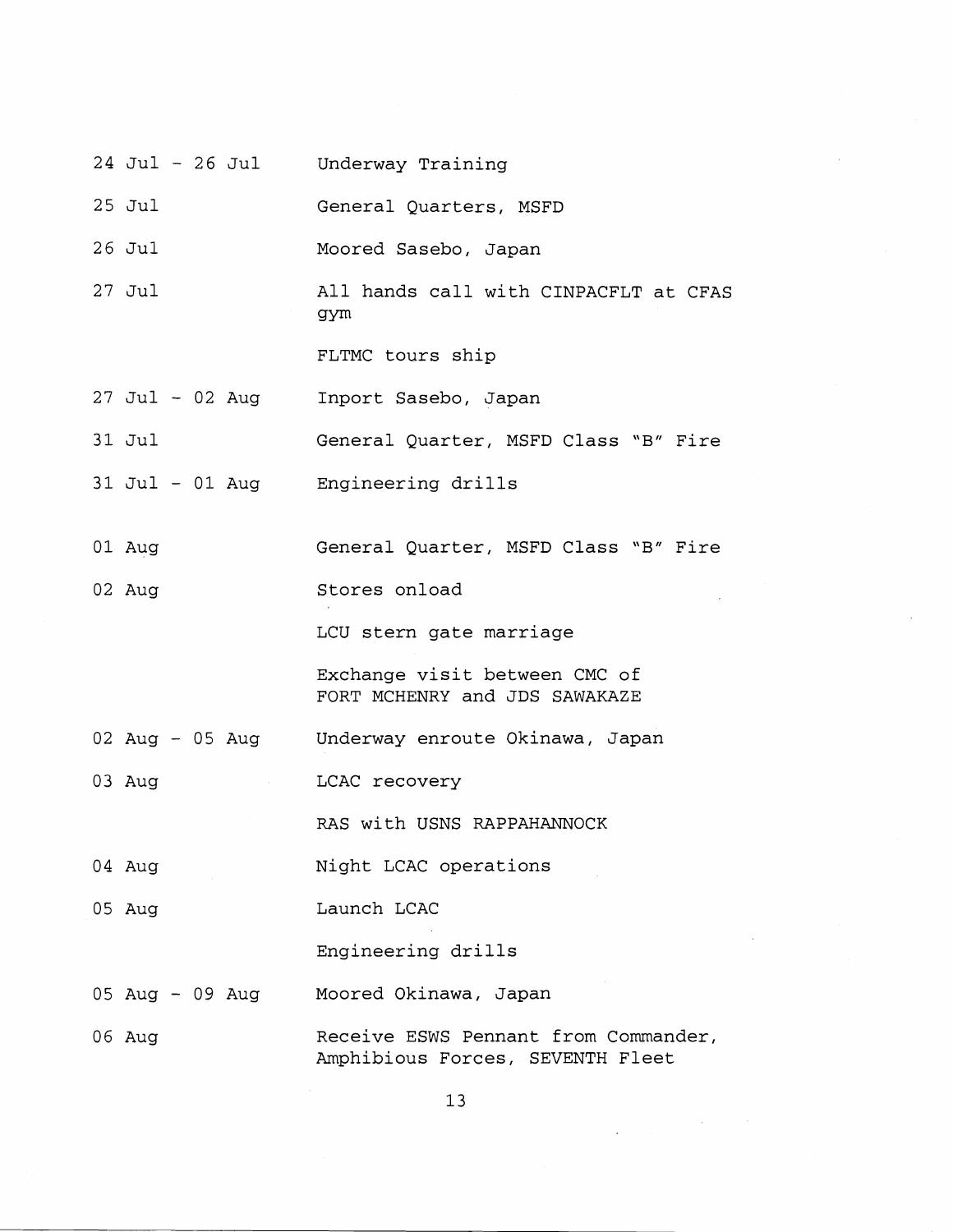|          |  | 07 Aug - 09 Aug Engineering Initial Assessment                         |
|----------|--|------------------------------------------------------------------------|
|          |  | 07 Aug - 11 Aug Command Assessment and Readiness<br>Training (CART) II |
|          |  | 08 Aug - 11 Aug Enroute Sasebo, Japan                                  |
| 11 Aug   |  | LCAC Operations                                                        |
|          |  | 11 Aug - 19 Aug Inport Sasebo, Japan                                   |
| 13 Aug   |  | Safety Survey                                                          |
|          |  | 13 Aug - 17 Aug Chief Petty Officer Indoctrination                     |
|          |  | 13 Aug - 24 Aug Diesel Inspection, #3 SSDG and 2B MPDE                 |
| 15 Aug   |  | Reserve Public Affairs Team visit                                      |
|          |  | Visits from officers of JDS ISOYUKI                                    |
| 17 Aug   |  | Awards Ceremony                                                        |
| 18 Aug   |  | First all hands recall for Typhoon<br>Pabuk                            |
| $19$ Aug |  | Emergency sortie to MODLOC, East China<br>Sea                          |
|          |  | 20 Aug - 24 Aug CART II and TSTA A                                     |
|          |  | $LTT-L$                                                                |
|          |  | Supply Department review                                               |
| 23 Aug   |  | Chaff Exercise                                                         |
|          |  | CIWS PACFIRE                                                           |
|          |  | 50-cal and 25mm GUNEX                                                  |
| 25 Aug   |  | Japanese dignitaries visit ship                                        |

 $\bar{\mathcal{A}}$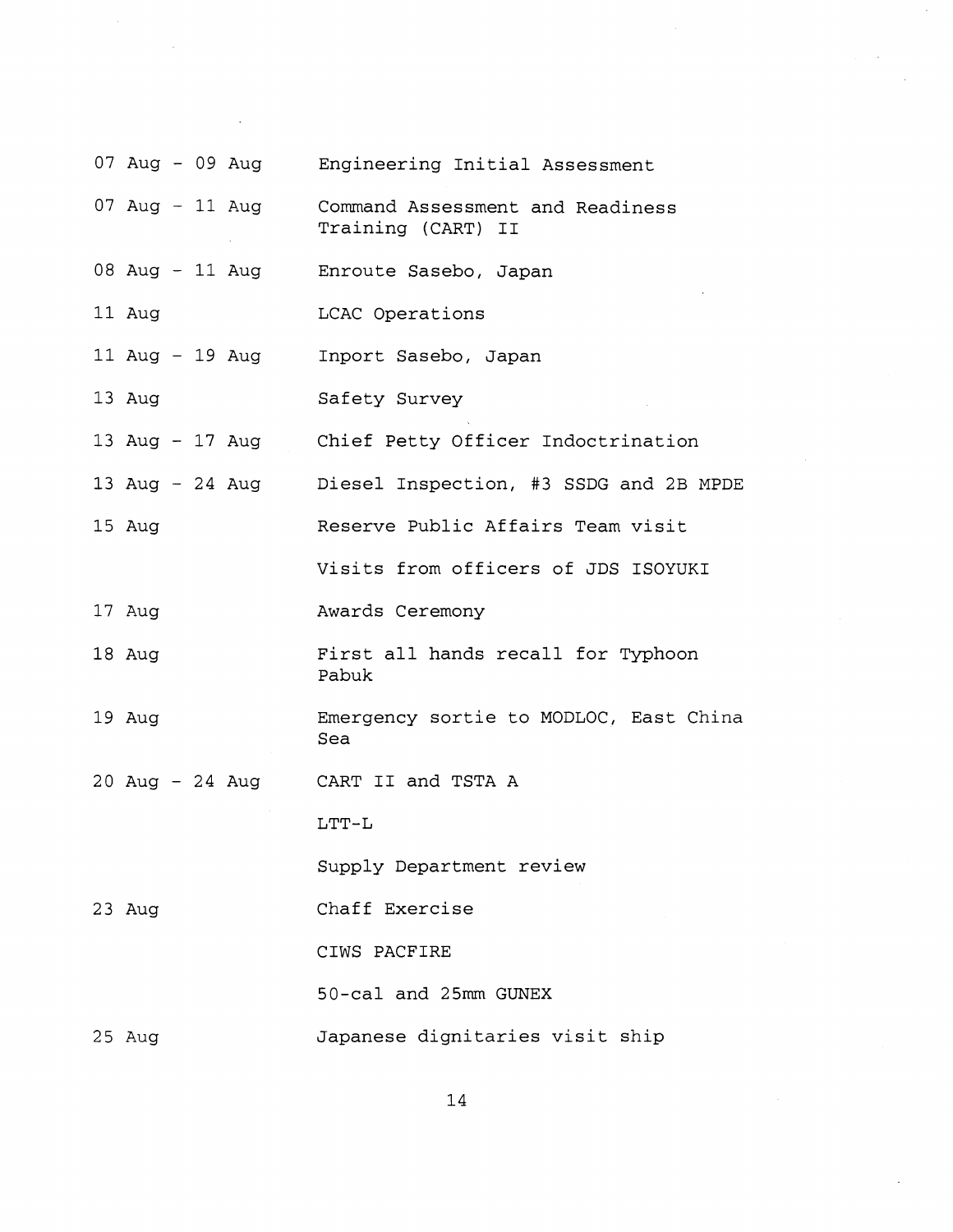|                 | 25 Aug - 27 Aug Inport Kagoshima, Japan                  |
|-----------------|----------------------------------------------------------|
|                 | Kagoshima's residents tour ship                          |
| 28 Aug          | Underway enroute Sasebo, Japan                           |
| 29 Aug - 23 Sep | Continuous Maintenance/Upkeep Sasebo,<br>Japan           |
|                 | 04 Sep - 07 Sep Engineering evolutions                   |
| 06 Sep          | $E-6$ exam                                               |
| 07 Sep          | Awards Ceremony, Turntable                               |
|                 | CINCPACFLT Surgeon visits ship                           |
| 10 Sep          | General Quarters is held for training<br>purpose         |
|                 | 10 Sep - 13 Sep Engineering evolutions                   |
|                 | 12 Sep (11 Sep in U.S.) All hands recall                 |
|                 | THREATCON D is set on base                               |
| 13 Sep          | E-5 exam is moved to later date                          |
| 14 Sep          | THREATON level is reduced to<br>THREATCON C              |
|                 | Chief Petty Officer frocking is moved<br>to a later date |
| 17 Sep - 20 Sep | Engineering evolutions                                   |
| 21 Sep          | Fast Cruise                                              |
|                 | CPO frocking ceremony on the Turntable                   |
| 24 Sep          | LCAC Operations                                          |
| 24 Sep - 27 Sep | Engineering rills                                        |

15

 $\bar{\gamma}$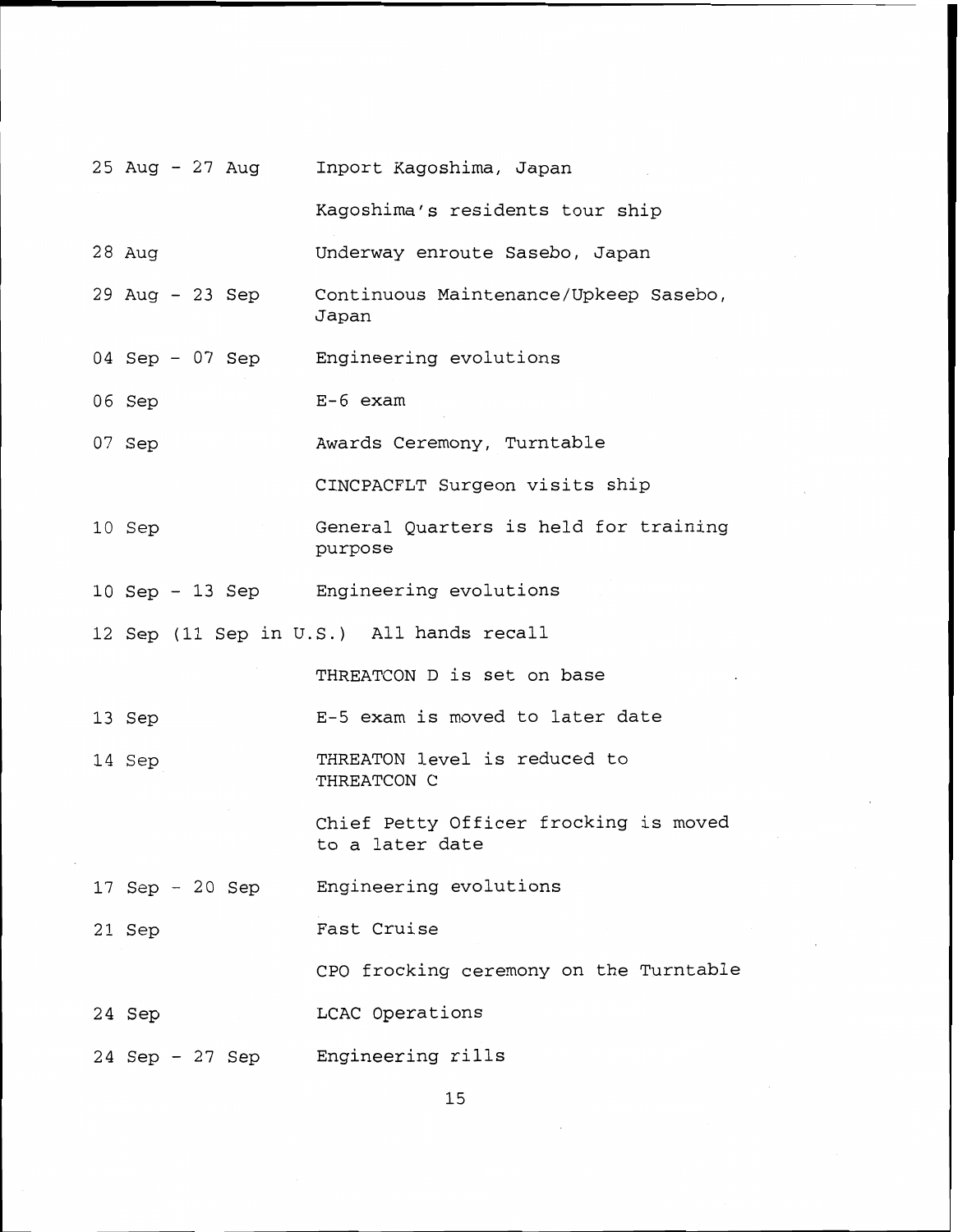Underway for CSOD 24 Sep - 28 Sep 25 Sep LCAC Operations 25 Sep - 26 Sep P-3 DTES CIWS PACFIRE Stream NIXIE 26 Sep Launch LCAC to Sakibe, Japan 27 Sep Anchored for RAM onload Refueling alongside CSOD/ATG team transported to port via small boat Awards Ceremony/Ice Cream Social RAM onload 28 Sep 29 Sep - 01 Oct Inport Sasebo, Japan 01 Oct Holiday Routine Underway, enroute White Beach, Okinawa, 02 Oct Japan Battle Messing TSTA B 02 Oct - 04 Oct Engineering Tasking Drill ITT Scenario Moored Okinawa, Japan 05 Oct E-5 Exam LCAC operations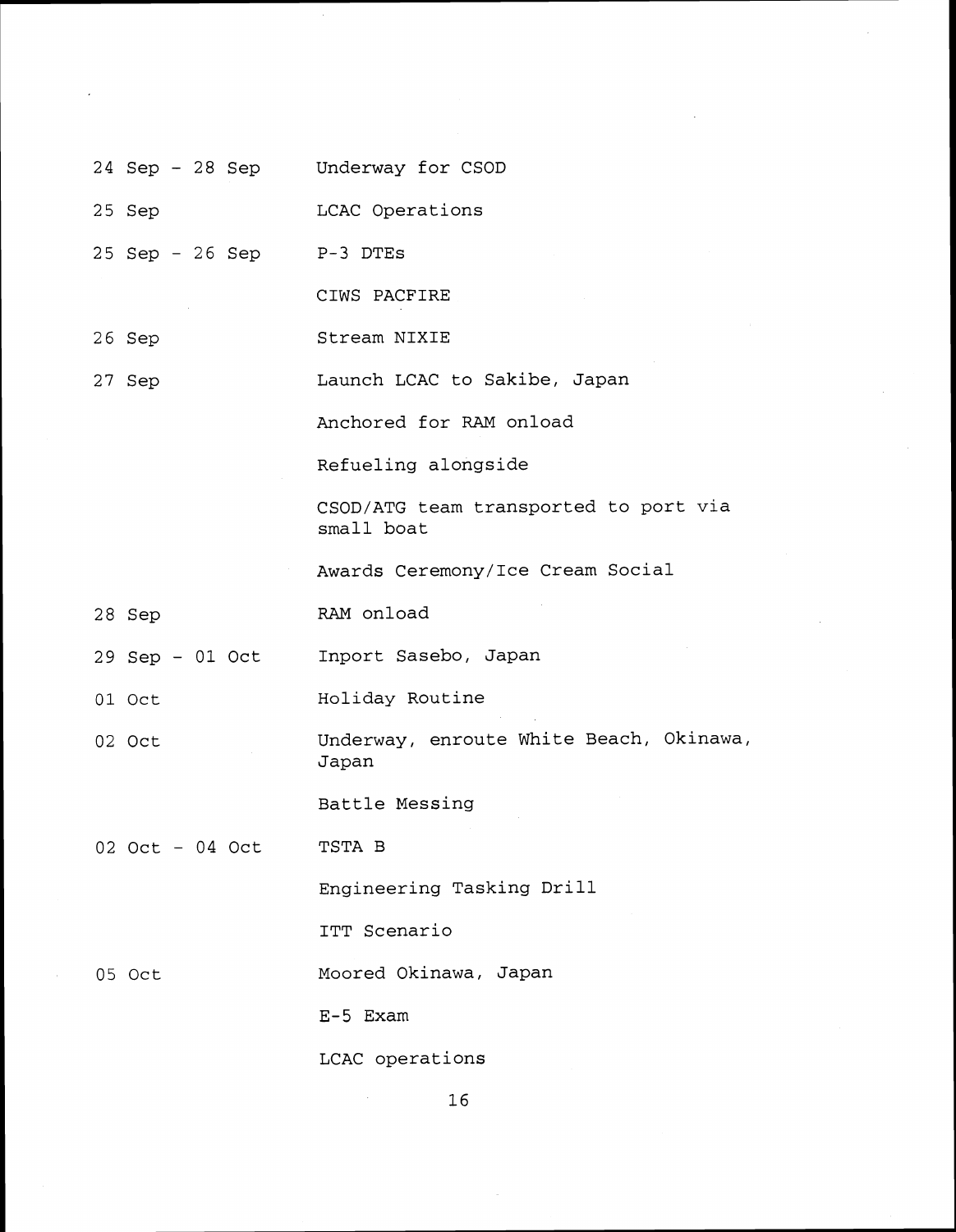- 05 Oct 08 Oct MEU 31 onload
- 06 Oct Ammo onload
- 07 Oct Wet well operations

08 Oct Underway for Blue/Green SOCEX

LCU operations

Flight Operations

UNREP rehearsal with USS PATRIOT (MCM 7)

- 09 Oct Recalled to Okinawa, Japan
- 10 Oct E-4 exam
- 10 Oct 23 Oct Underway, enroute East Timor for Humanitarian Assistance and completing Blue/Green SOCEX
- 11 Oct LCU operations

Media Embarkation, reporters from Associated Press

Flight operations

12 Oct LCU operations

**13** Oct Navy Birthday, cake cutting ceremony, Mess Decks

ITT scenario

Flight operations

Engineering drills

15 Oct - 16 Oct Amphibious Ready Group encounters Typhoon Hayan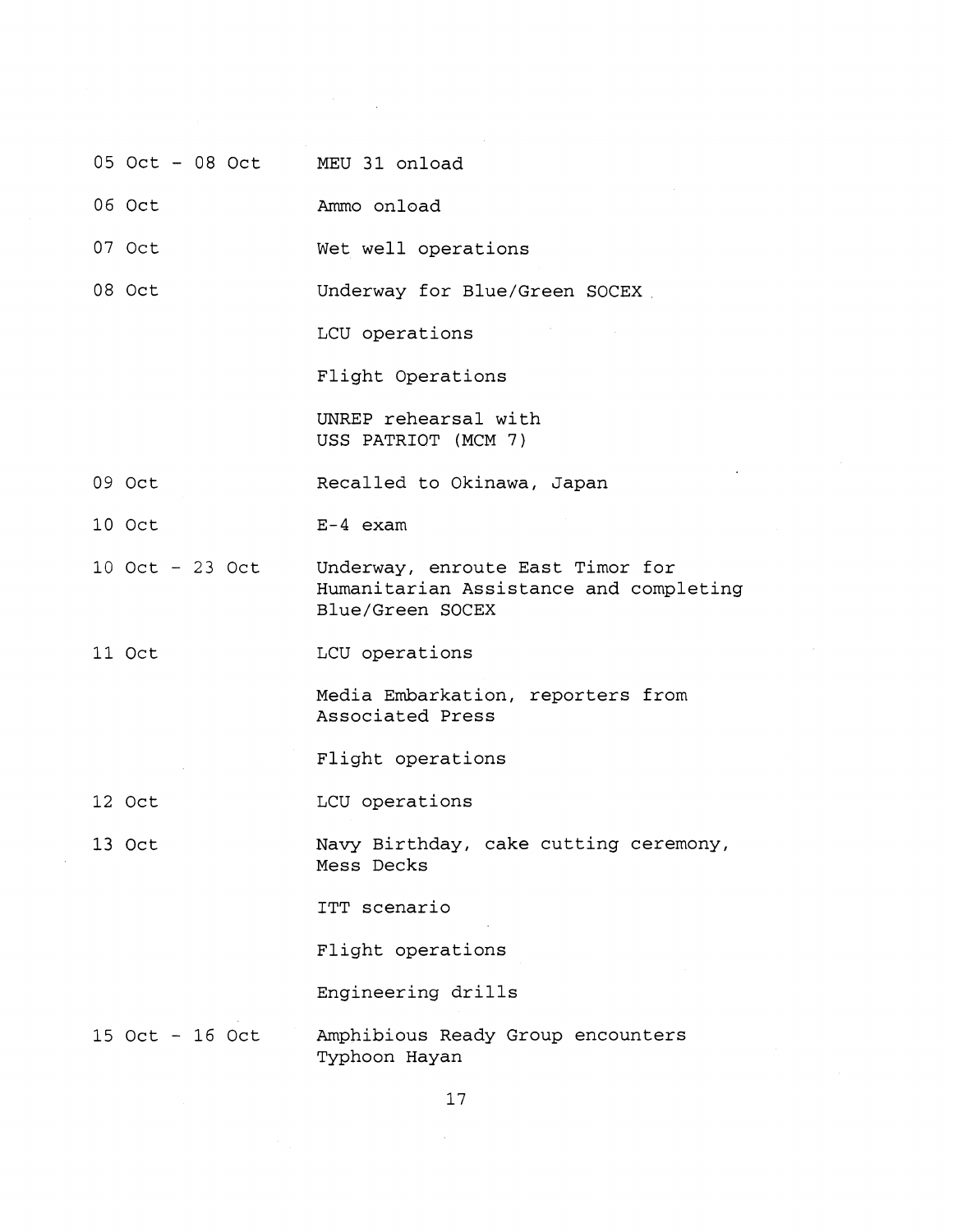| 17 Oct            | CIWS/.50cal/25mm gun shoot                          |
|-------------------|-----------------------------------------------------|
| 19 Oct            | Main Space Fire Drill                               |
| 22 Oct            | Underway Replenishment with<br>USNS WALTER S. DIEHL |
|                   | Vertical Replenishment with<br>USNS WALTER S. DIEHL |
| 23 Oct - 26 Oct   | Inport Darwin, Australia                            |
| $27$ Oct - 28 Oct | Underway, enroute East Timor                        |
| 27 Oct - 01 Nov   | P-3C SSC and DTE drills                             |
| $27$ Oct - 02 Nov | Engineering drills                                  |
| 28 Oct            | SEALs: hydrographic survey of Suai's<br>beach area  |
| 29 Oct - 31 Oct   | East Timor Humanitarian Assistance<br>(Suai)        |
|                   | LCU operations to deliver COMREL<br>participants    |
|                   | Flight operations                                   |
| 30 Oct            | USGET VIPs visit FORT MCHENRY                       |
| 31 Oct            | Depart East Timor, enroute Darwin,<br>Australia     |
| 01 Nov            | LCAC/LCU Operation                                  |
|                   | Small arms shoot                                    |

l,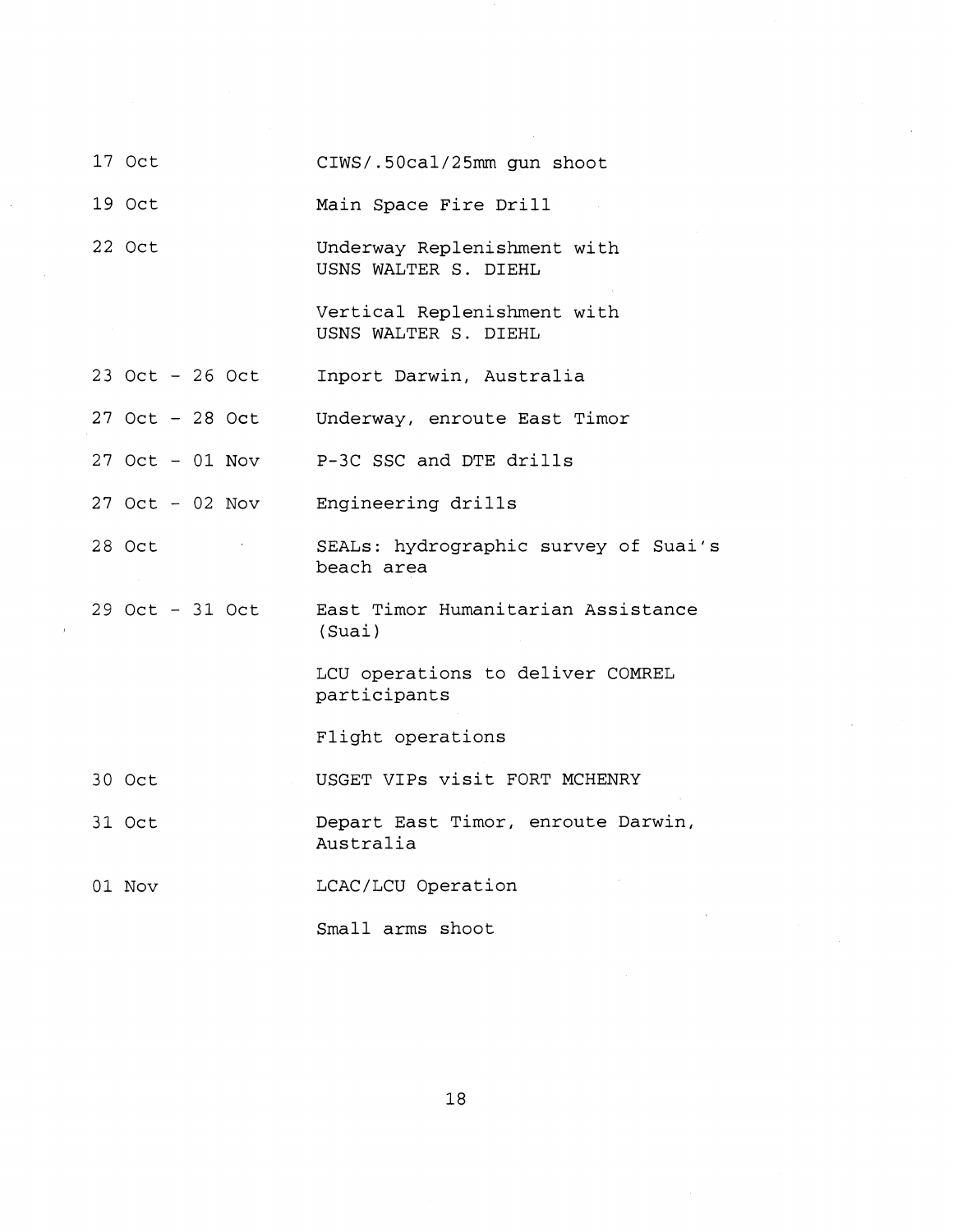| 02 Nov            | AAV operations                                                                |
|-------------------|-------------------------------------------------------------------------------|
|                   | Emergency Defence of Amphibious Task<br>Force (EDAFT)                         |
|                   | Drills (Air)                                                                  |
|                   | Flight operations                                                             |
| 03 Nov - 06 Nov   | Inport Darwin, Australia                                                      |
| 06 Nov            | Captain Read visits ship                                                      |
|                   | Flight operations                                                             |
|                   | EDAFT (Surface)                                                               |
|                   | 06 Nov - 07 Nov Underway, enroute East Timor                                  |
| 07 Nov            | Small arms shoot/FAMFIRE                                                      |
|                   | EDAFT (Air)                                                                   |
| $08$ Nov - 10 Nov | East Timor Humanitarian Assistance<br>(Suai)                                  |
| 08 Nov            | Flight Operations                                                             |
|                   | Australian translator onboard                                                 |
|                   | CH-46 chocked and chained onboard,<br>serving as emergency airlift helicopter |
| 08 Nov - 10 Nov   | LCU operations to deliver COMREL<br>participants to Suai, East Timor          |
| 10 Nov            | Depart East Timor, enroute Okinawa,<br>Japan                                  |
|                   | Marine Corps Birthday                                                         |
|                   | Flight Operations                                                             |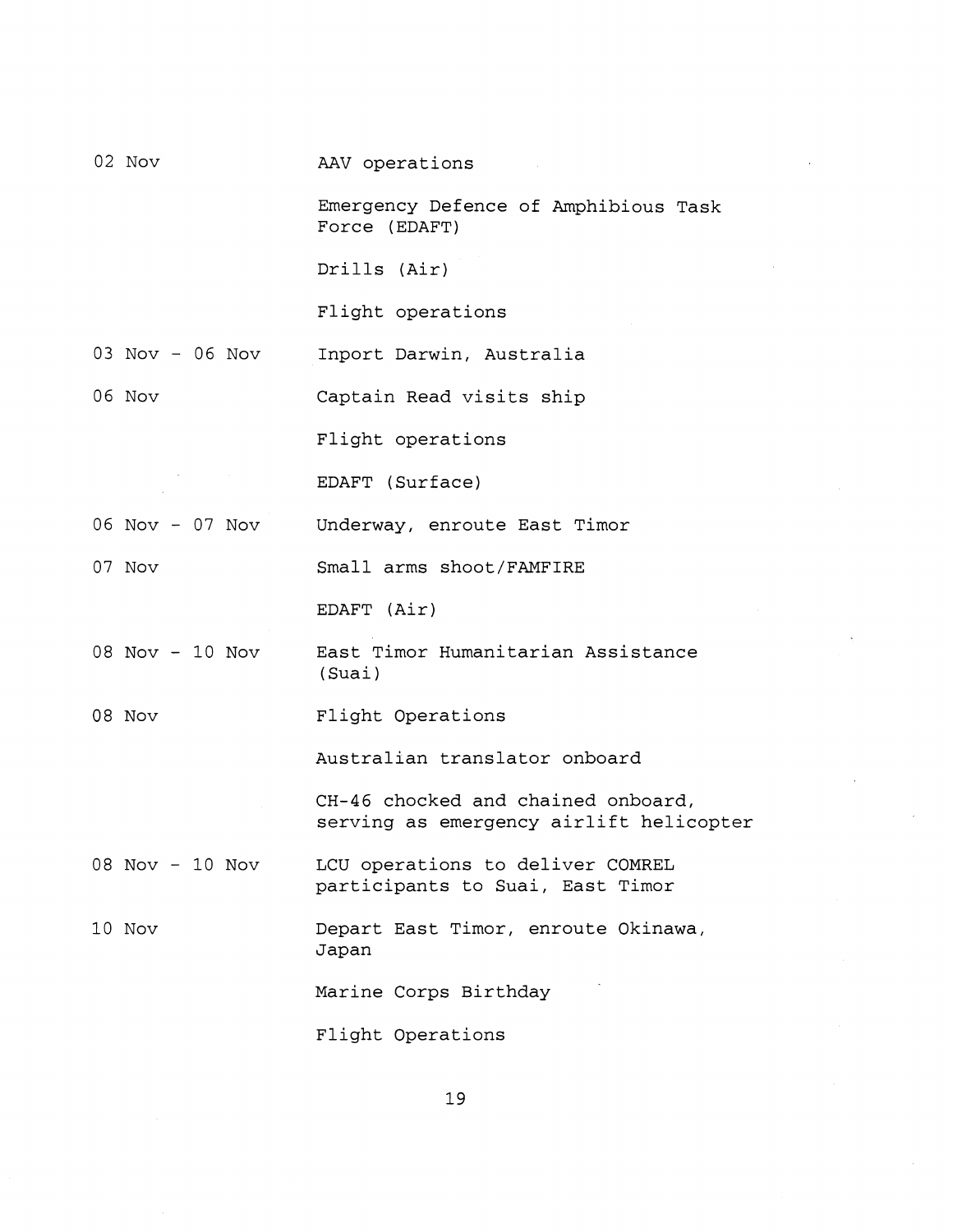|                   | 11 Nov - 18 Nov Flight Operations                   |
|-------------------|-----------------------------------------------------|
|                   | Engineering Drills                                  |
| 11 Nov            | Underway replenishment with<br>USNS WALTER S. DIEHL |
| 13 Nov            | "Crossing the Line" Ceremony                        |
| 14 Nov            | Indoctrination Division                             |
|                   | CIWS, 25MM, .50 CAL PACFIRE                         |
|                   | NIXIE Stream                                        |
| 15 Nov            | Main Space Fire Doctrine Drill                      |
|                   | Small Arm shoot                                     |
| 16 Nov            | Medical Maintenance Day                             |
| 17 Nov            | ESWS Pinning Ceremony, Turntable                    |
|                   | 3M Standdown                                        |
| 18 Nov            | Moored in Okinawa, Japan                            |
| 18 Nov - 19 Nov   | Ammunition offload                                  |
|                   | 31 MEU Marines debark                               |
|                   | LCAC and LCU operations                             |
| 19 Nov            | Underway, enroute Sasebo, Japan                     |
| 19 Nov - 21 Nov   | $LTT-E$                                             |
| 21 Nov            | Moored Sasebo, Japan                                |
| $21$ Nov - 04 Dec | Upkeep Sasebo, Japan                                |
| 27 Nov            | SRF update                                          |